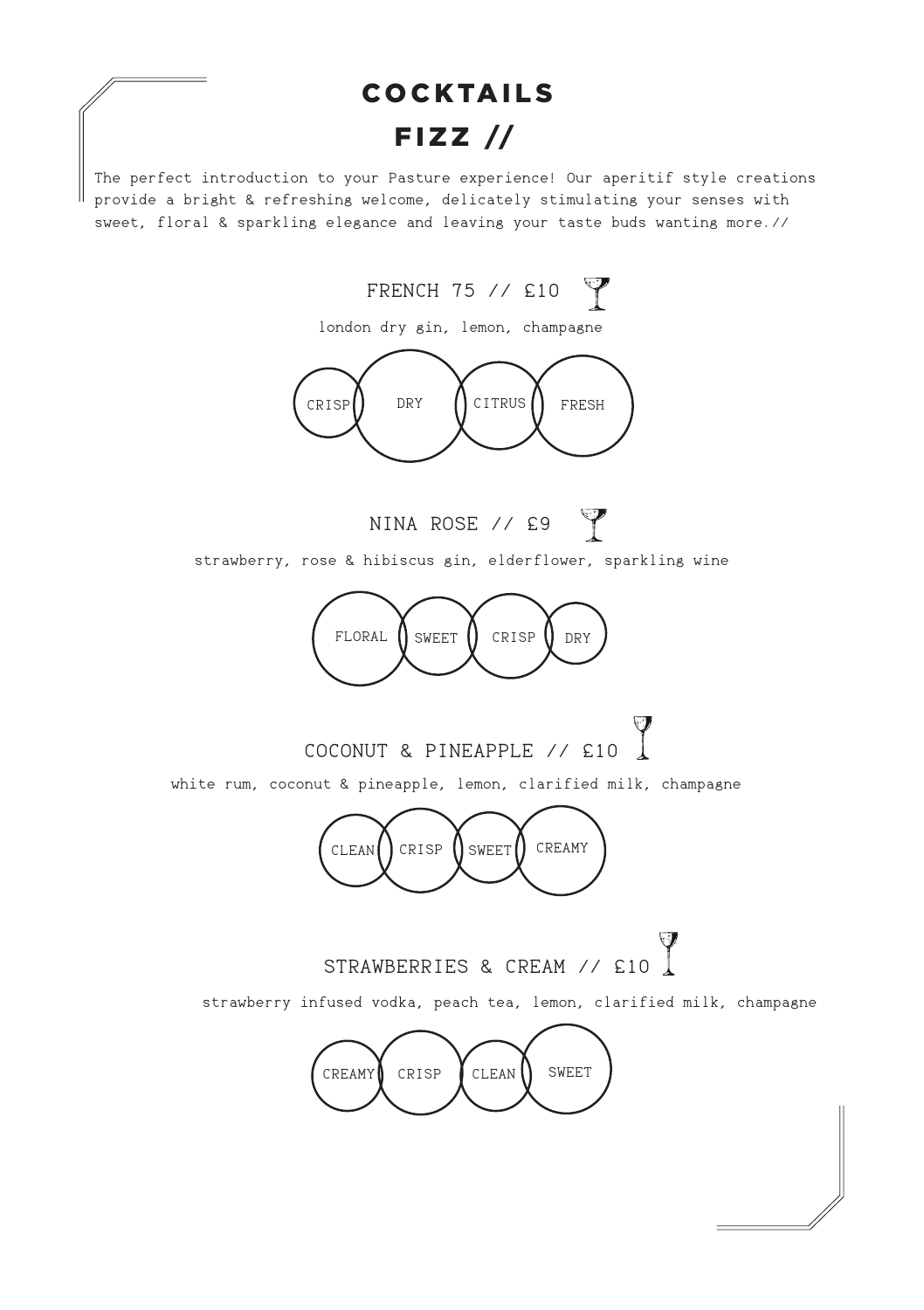## LIGHT AND AROMATIC //

Delve into our range of bartender favourites! Sleek & sophisticated, this section features homemade ingredients, these cocktails are refreshing and fun. //

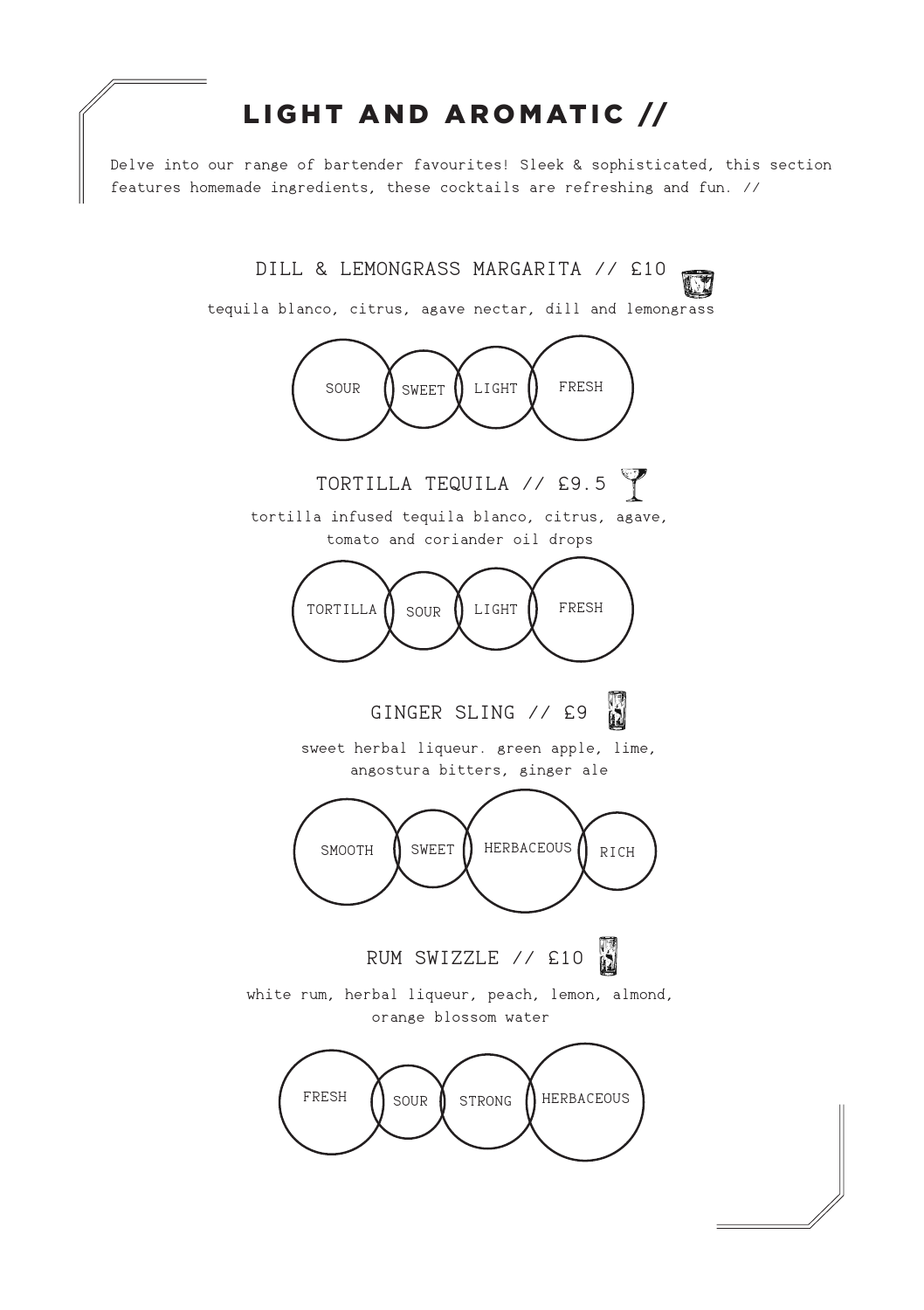## BRIGHT & REFRESHING //

Super refreshing, seasonal cocktails, using fresh ingredients. Fusing flavours like citrus and stone fruits, our unique blends and fragrant infusions will transport you to a garden of aromatic herbs, fresh flowers & ripe fruits.//

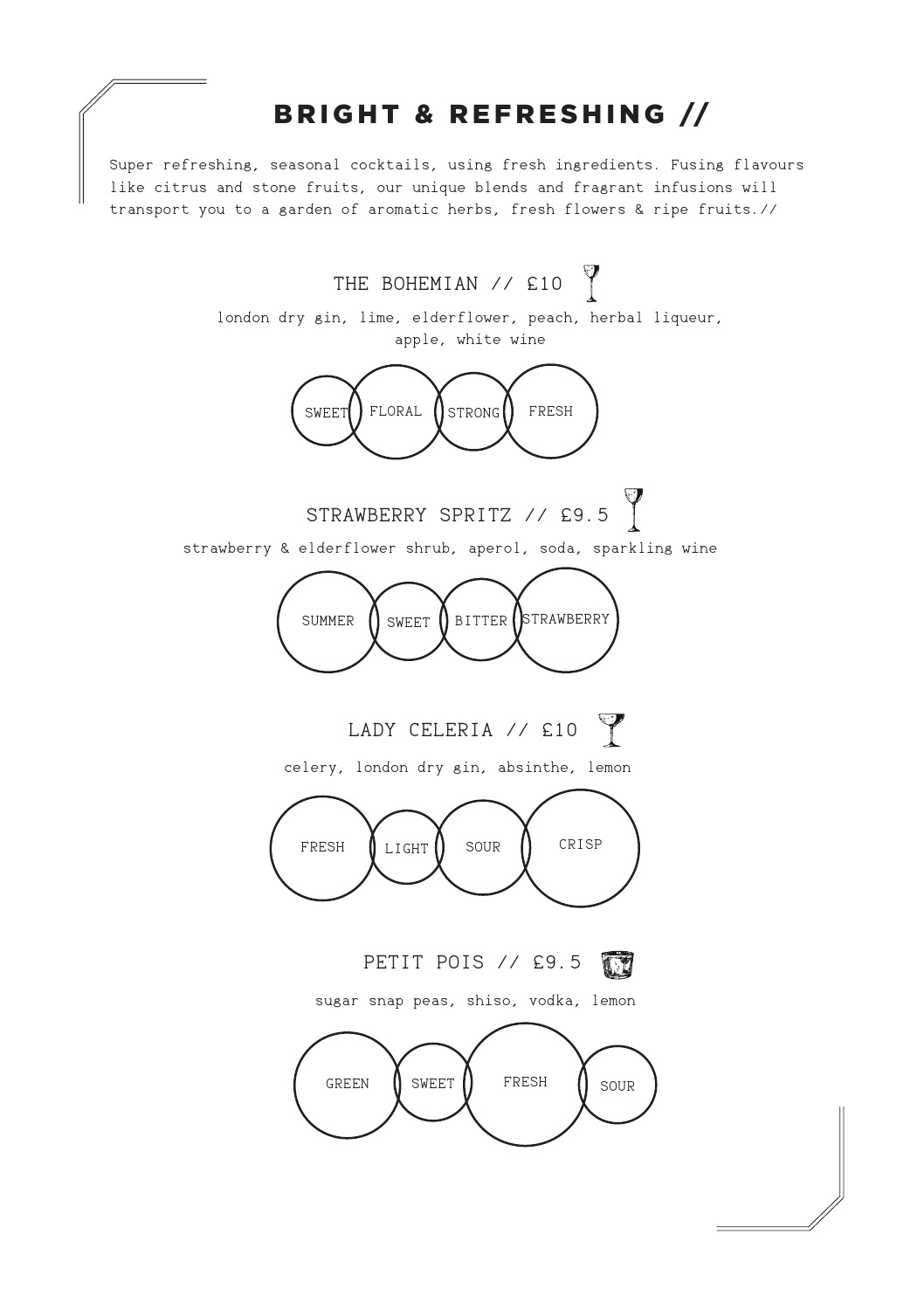## RICH & SAVOURY //

Taking inspiration from our team of innovative chefs, we have combined technique with all things vibrant & vegetal to create a range of exciting 'foodie' cocktails that pair perfectly with our menu. Herbaceous, smoky or savoury, these drinks will compliment everything from starters to steaks.//

JUDES BEEF // £10

beef fat washed spiced rum, coffee liqueur, demerara, walnut



CHIMICHURRI MARGARITA// £9.5

vodka, tequila blanco, chimichurri, lime, sugar



PASTURE BLOODY MARY // £10

vodka, prosciutto, horseradish, celery salt, black pepper, hot sauce, lemon, tomato, worcestershire sauce



PINEAPPLE EXPRESS // £9.5

pineapple cachaca, kaffir lime leaf, tonic reduction

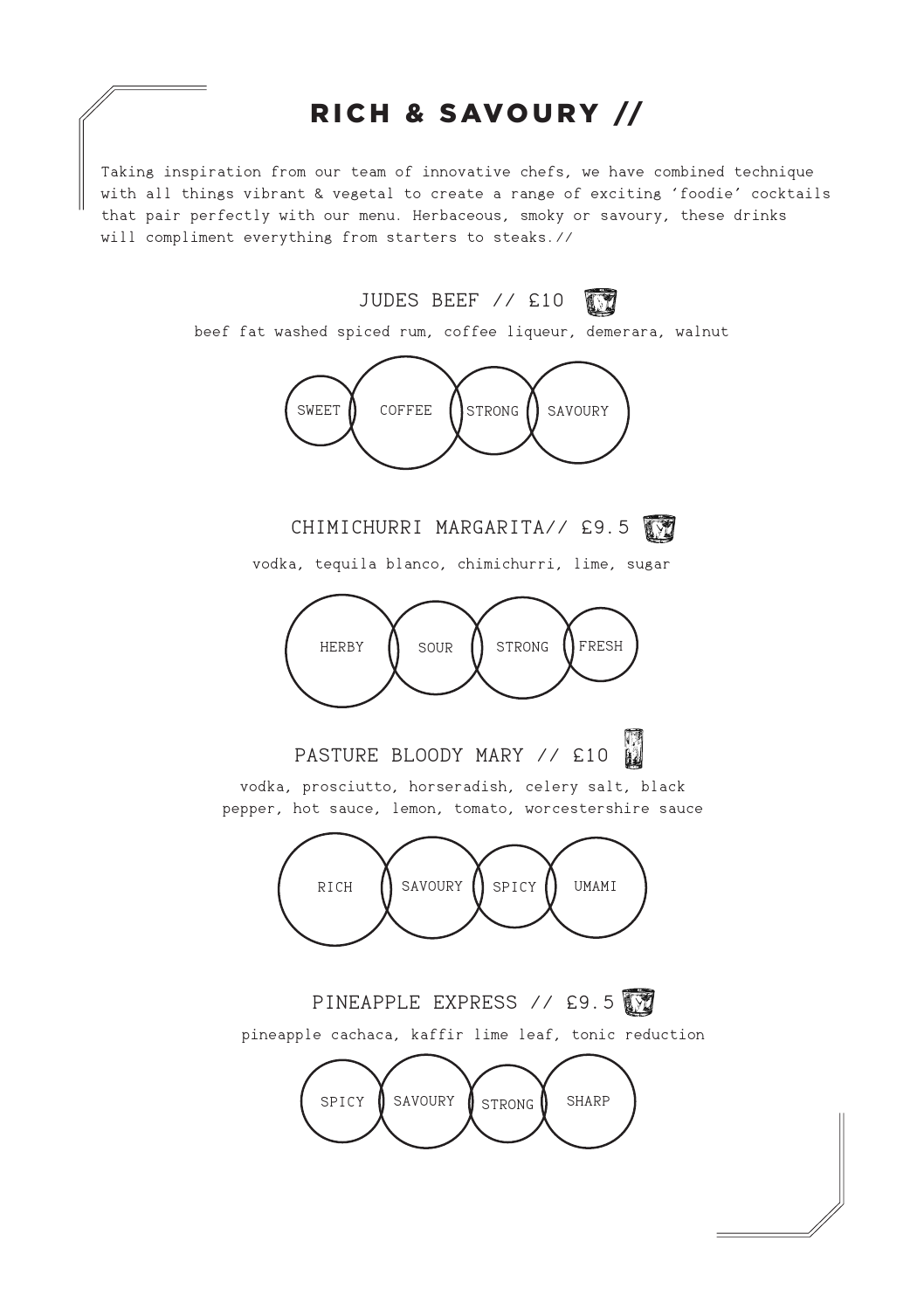## RICH & COMPLEX //

Your Pasture experience doesn't have to end after your meal; elevate it to the next level with our selection of daring, indulgent & highly innovative Pasture signature cocktails. These drinks are darker, stronger & richer than the rest; guaranteed to leave even the most serious cocktail connoisseurs impressed. Whether you want something smoky, spicy or sweet. These drinks make a delicious night cap, rounding off your evening in style.//

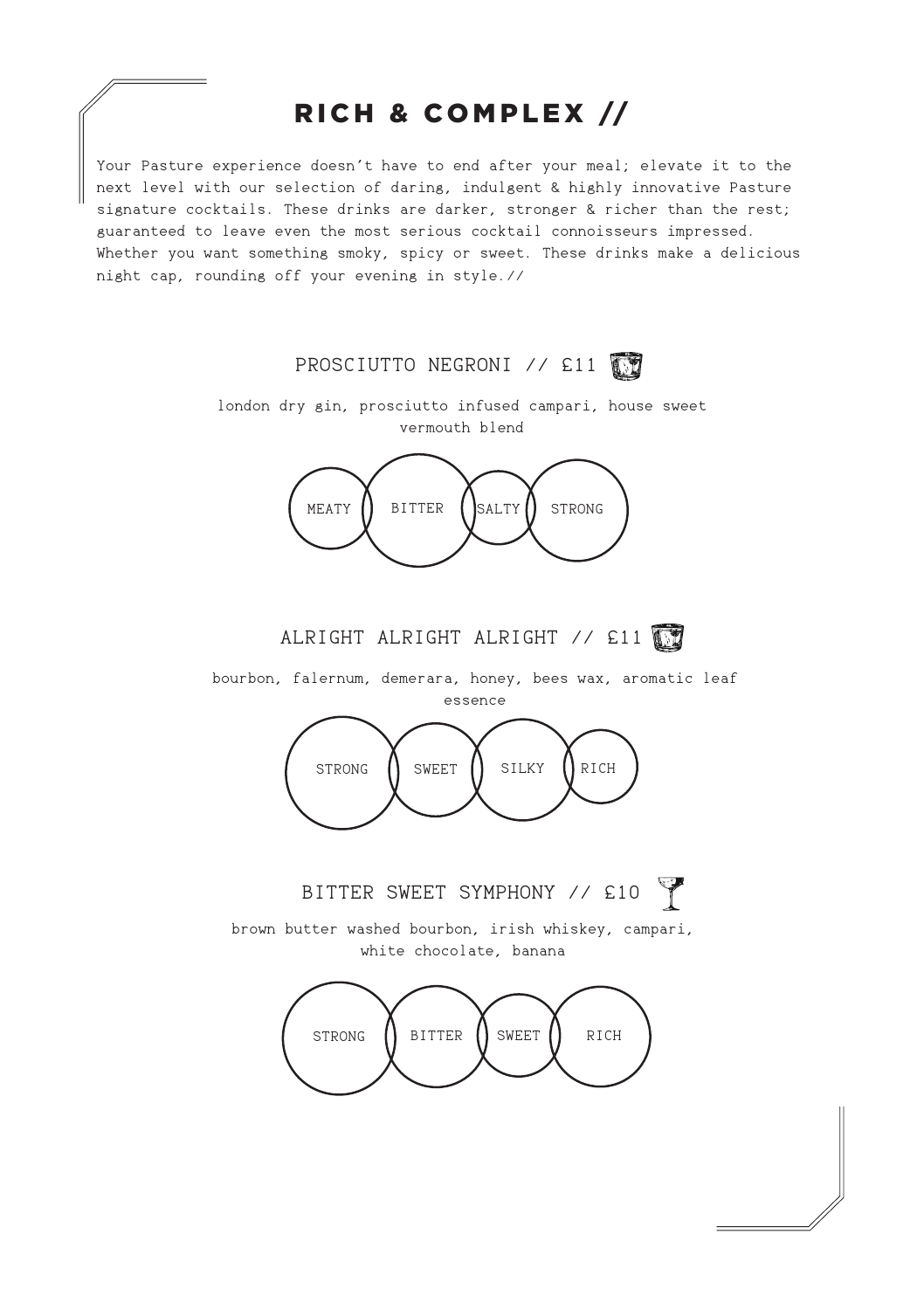## PASTURE CLASSICS//

Pasture classics are very popular cocktails, loved by our guests and bar team! Big flavours, easy drinking, super tasty and soon to be some of your favourites.//

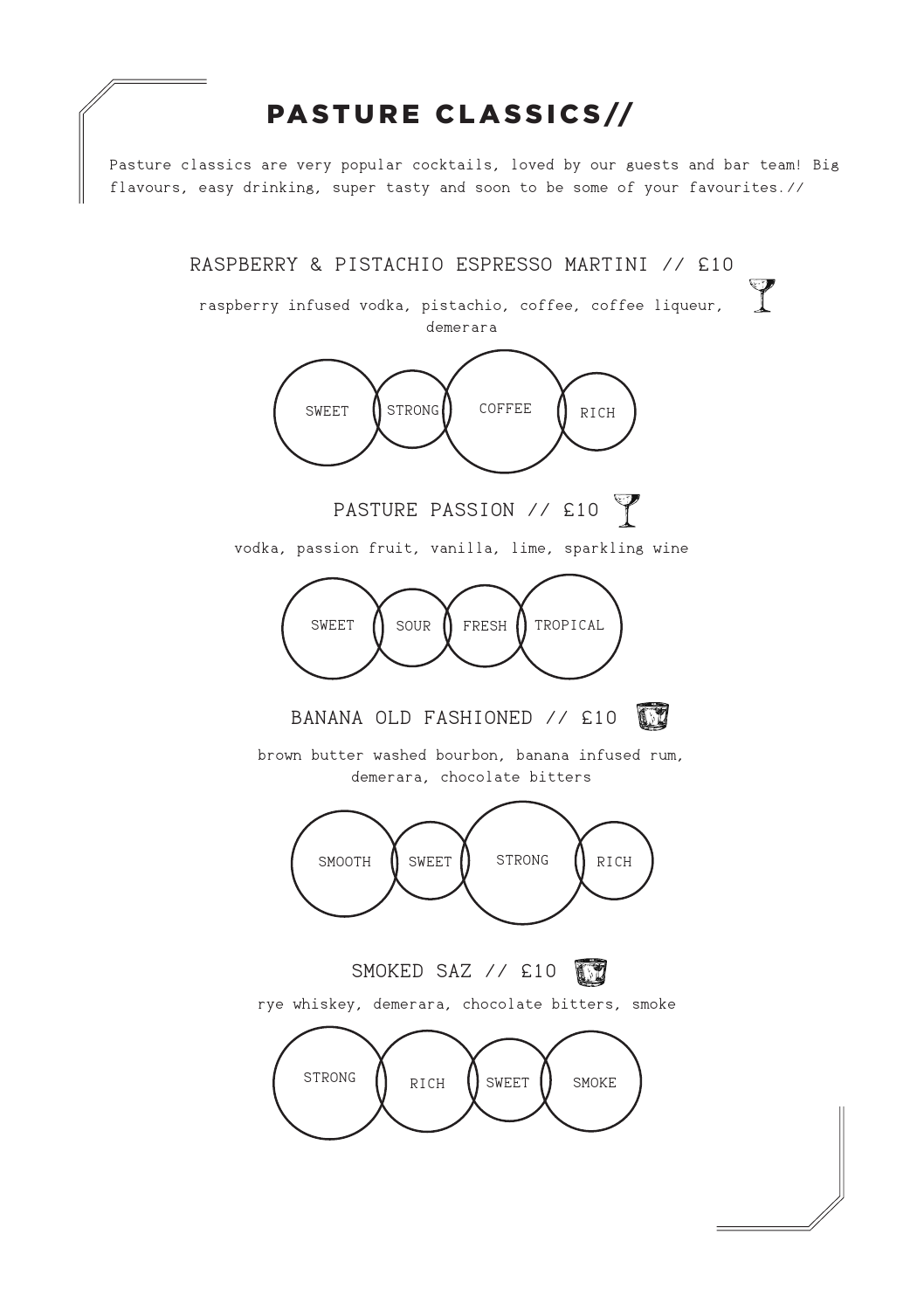## NON- ALCOHOLIC COCKTAILS //



Weights & Measures Act 1985

Gin,vodka,rum and whisky are offered for sale on these premises in quantities of 25ml and 50ml.

Wine by the glass In accordance with revised legislation for capacity measures regulations, this establishment sells wine by the glass in quantities of 125ml, 175ml, 250ml.

All draught beer and cider is sold in quantities of 1/2pint and pint.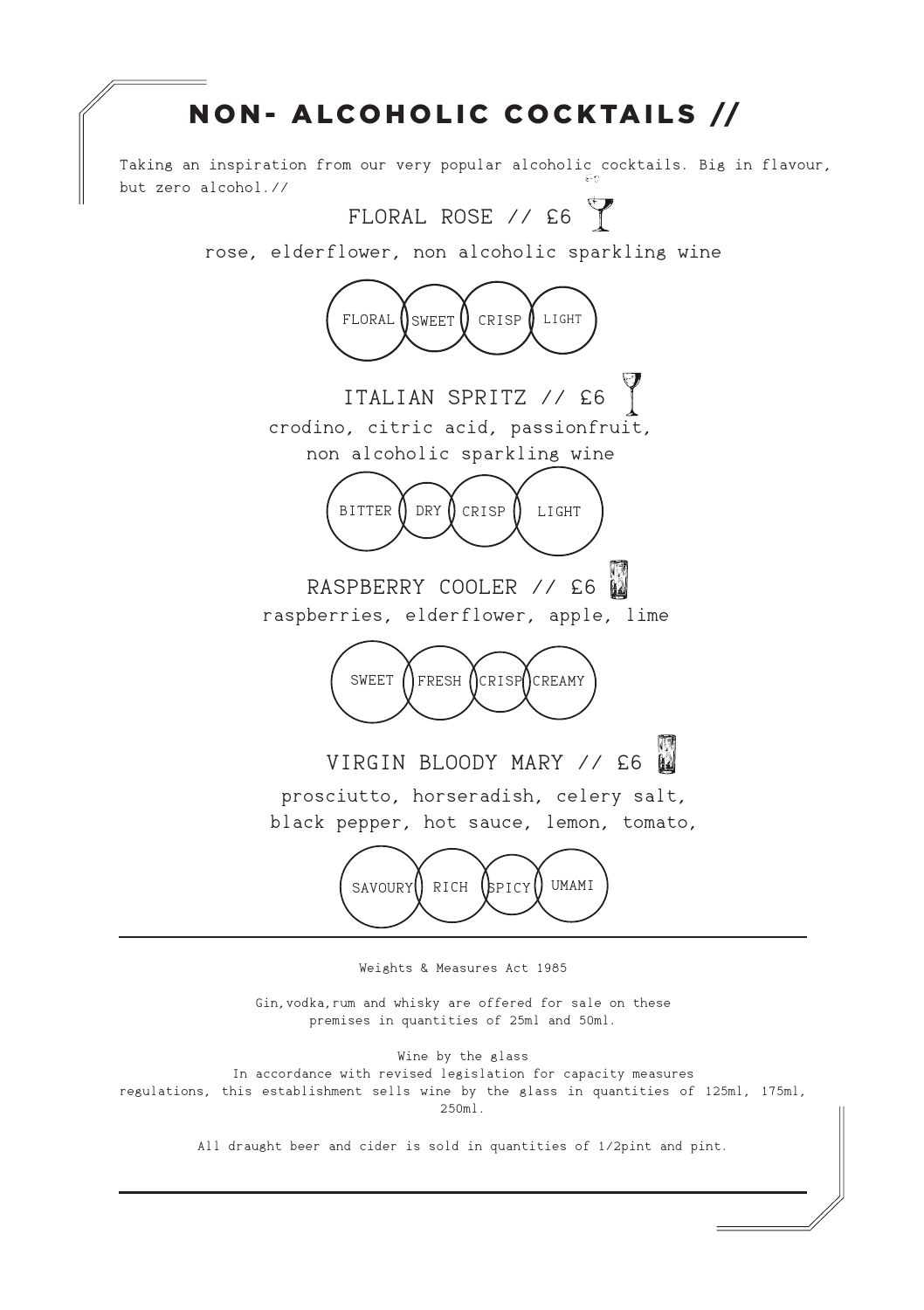FIZZ / /

PROSECCO, DOC, ITALY // 125ML £6.5 // BTL £28 A classic Prosecco with aromas of white peach, pear and flowers. The palate is fresh, not too dry and clean as a whistle all the way through to the sparkling finish. PERARD BLANC DE BLANC, NV, FRANCE // 125ML £10 // BTL £49 100% Chardonnay. A delicate white floral nose. It combines the finesse and elegance of Chardonnay. Well structered on the palate, reflecting its delicate nose and balances freshness with richness. DRAPPIER CARTE D'OR BRUT, FRANCE // BTL £58 The Drappier Carte d'Or expresses all the aromas of the noble grape variety Pinot Noir, which constitutes at least 80% of the blend. A red grape producing white juice, it is sought after not only for its structure but also for its very characteristic fine notes of red fruits. ANCRE HILL, BLANC DE NOIRS, NV, WALES // BTL £65 This blanc de noirs has a soft invited nose of brioche with hints of bees wax. The palate adds a hint of citrus peel with a refreshing finish NV CHAMPAGNE DRAPPIER ROSE BRUT, FRANCE // BTL £75 For one of Champagne's most forward-thinking producers, Drappier has no shortage of historic roots. A beautifully balanced style of rosé. Pretty red berry aromas lead to a delicate palate of summer fruit and herbs, finishing crisply dry and refreshing. BOLLINGER, NV SPECIAL CUVÉE // BTL £85 Bollinger is one of the finest, non-vintage Champagnes available. It is rich, toasty and full bodied with a wonderful concentration and depth of flavour. LAURENT-PERRIER CUVÉE ROSÉ // BTL £98 Rich, elegant and complex, with fresh citrus and red berry character, and soft creamy texture. Unquestionably the brand leader in this category. It is made with 100% Pinot Noir grapes sourced from Grand Cru villages.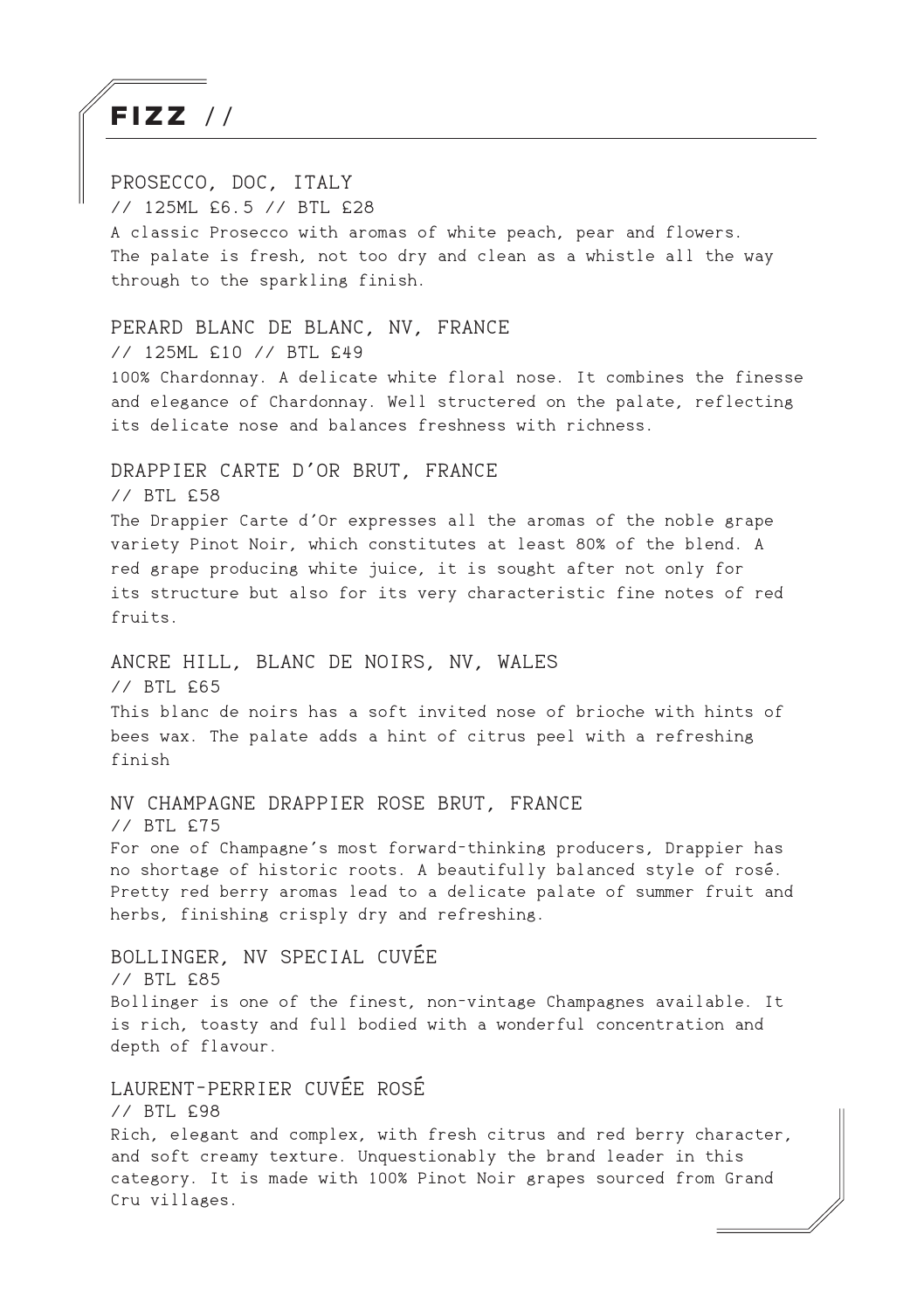# $FIZZ$  //

#### BOLLINGER LA GRANDE ANÉE BRUT 2012

// BTL £150

An intensive spine of acidity driving tightly meshed flavours of crushed blackcurrant, ground coffee, candied grapefruit peel and toasted almonds. The profile expands on the palete, carried by fine mousse.

## PERRIER-JOUET BELLE ÉPOQUE BRUT 2013, FRANCE

// BTL £190

Light gold in colour with notes of honeysuckle, magnolia and citrus on the nose and flavours of white fruit and hints of almond milk. A fresh, extremely well balanced and precise cuvee.

#### DOM PERIGNON BRUT 2012, FRANCE

// BTL £220

Dom Pérignon is the prestige wine of Champagne house Moët & Chandon and a vintage is only released when the fruit is judged to be of the highest quality. The 2010 is ripe, fleshy and rich with notes of white peach and nectarine leading to a silky finish.

#### KRUG GRANDE CUVÉE BRUT NV, FRANCE

// BTL £250 One of the most prestigeous Champagnes in the world. Aromas of flowers in bloom, ripe, dried and citrus fruits, as well as marzipan and gingerbread. With favours of hazelnut, nougat, barley sugar, citrus fruit, brioche and honey.

## PERRIER-JOUET BELLE ÉPOQUE ROSÉ BRUT 2013, FRANCE

// BTL £290

Very elegant aromas of strawberry and redcurrant with notes of honey and freshly baked bread on a balanced and complex finish. The blend is 45% Chardonnay mostly from Cramant and Avize, 50% Pinot Noir mostly from Mailly and Verzy and 5% Pinot Meunier,about 8% of the blend is red wine from Ambonnay and Aÿ. Presented in the famous Emile Gallé designed Art Nouveau bottle with its painted anemones, this time in clear glass to let the wine's colour shine through.

#### LOUIS ROEDERER CRISTAL BRUT 2014, FRANCE

#### // BTL £350

Louis Roederer's most famous wine was created in 1876 to satisfy the demanding tastes of Tsar Alexander II. Expect to detect delicate aromas of brioche, nuts balanced with notes of lemon peel, nectarine and peach. Cristal is a wine that keeps well: it can be conserved for over twenty years without losing its freshness and character.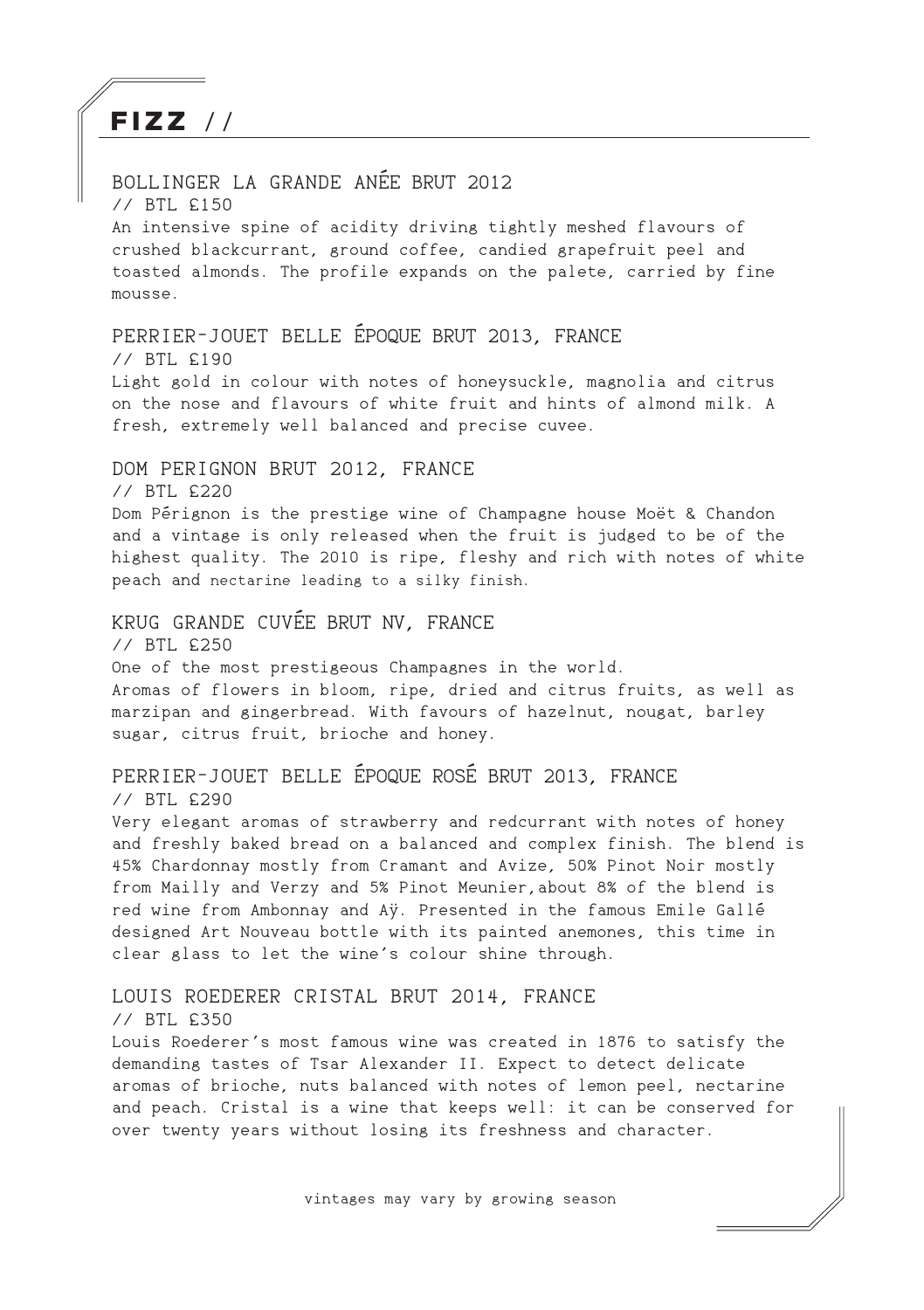## WHITE WINE //

#### 2021 Saint Chinian Petit Paradis

Languedoc-Roussillon, France 12.5% // 175ML £5.75 // BTL £22 A blend of Marsanne, Grenache and Vermentino with some partial barrel fermentation. Complex with notes of quince, almond and spice. Medium-full body with citrus zest and a waxy texture. A beautifully made and balanced wine.

#### 2021 Esencia Divina Albarino

Rias Baixas, Spain 13% // 175ML £6.75 // BTL £27 Harvest is always done by hand and grapes go through two selection processes before maceration begins, ensuring that only the very best grapes are used. Notes of white flowers, elderberry, mimosa, white fruits, apple and pear with a citrus background.

### 2021 Marques de Caceres Excellens Verdejo

Rueda, Spain 13.5% // 175ML £6.9 // BTL £28 This Marques de Caceres Excellens Verdejo is vibrant with notes of tropical fruit, white flowers, peaches and apricots. From Rueda, exquisitely fresh in the mouth with an unfolding structure and luscious, long-lasting flavours. Its outstanding elegance shows through in the personality of this unique verdejo wine of limited production.

#### 2021 Allan Scott Sauvignon Blanc

Marlborough, New Zealand 13% // 175ML £7.2 // BTL £29 Beautifully dry and crisp and brimming with exotic fruit flavours, very intense on the nose with a fruity mouthfeel. A quality Marlborough Sauvignon Blanc produced by Allan Scott.

#### 2019 Grand Ardeche Chardonnay, Louis Latour

Ardeche, France 13.5% // 175ML £8.5 // BTL £33 Shiny pale yellow colour. It reveals a fresh nose with notes of acacia flowers and honey. On the palate, powerful and slightly toasted to continue on floral notes and fresh butter. It is a straight forward and generous wine with a very light bitterness on the finish.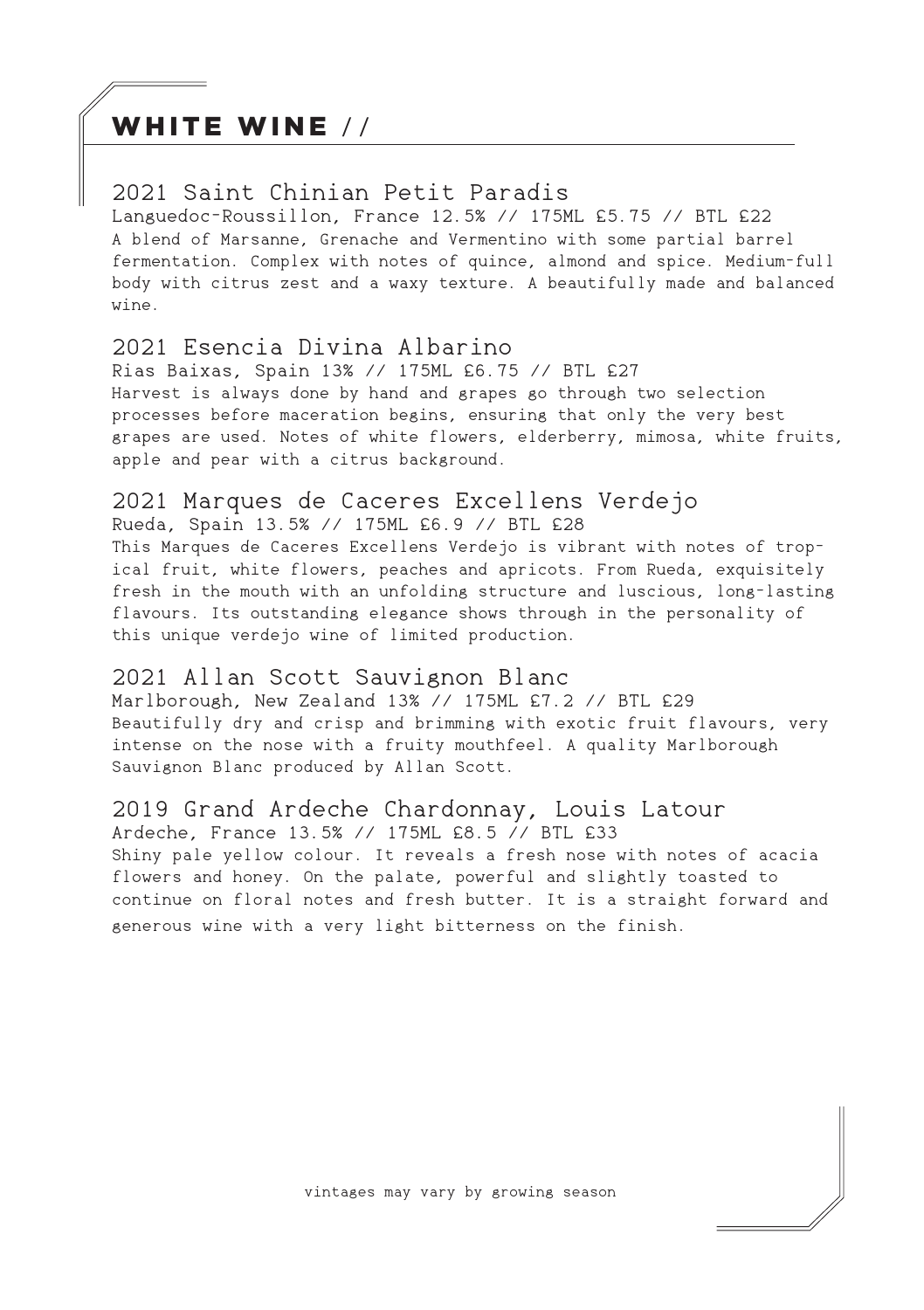## WHITE WINE //

### 2021 Adegas Terrae Agoreira Godello

Valdeorras, Spain 13% // BTL £35

Intense aroma, complex and elegant fruit notes, green apple, apricot, quince and fresh balsamic, mint, mint, eucalyptus.In the mouth it is well structured, with a lot of freshness and a long aftertaste.

#### 2021 Thorn Clarke, Riesling

Eden Valley, Australia 11% // BTL £36

Quartz like in colour with green highlights. Expressive aromatics of lemons and limes with floral and spice notes. The palate shows intense grapefruit and minerality.It is clean and crisp with delicate lemon sherbet on the finish.

#### 2021 Brash Higgins, ZBO Zibbibo

Riverland, Australia 13.2% // BTL £42 Cloudy and pale yellow in appearance. The wine is dry with herbal, spice and stone fruit aromas. Complex nose of apricot, cut ginger, cloves, elderflower and white pepper with notes of lemon oil, tangerines, tea and cinnamon apples on the palette.

### 2019 Pesquera Alejairen

La Mancha, Spain 13.5% // BTL £49

Alejairen of El Vinculo, La Mancha, is a soft golden colour in the glass. The taste is sumptuous with rich flavours of ripe apricot, brioche, honeycomb, crème brûlée and soft white flower notes found both in the nose and on the palate.

#### 2020 Chablis Domaine du Colombier

Burgundy, France 13% // BTL £55

100% Chardonnay. The vineyards are planted exclusively with Chardonnay and produce dry white wines, clear, bright and light. Domaine bottled, this is an elegant dry white with aromas of ripe fruit and a full body giving a classic finish.

#### 2020 Ridge Estate Chardonnay

California, USA 14.3% // BTL £85 Pale sun-bleached straw colour. Ripe apple and yellow plum fruit aromas, citrus blossom and sweet baked dessert. Sensuous entry, showing appealing mountain fruit, elegance, balanced acidity and beautiful mineral after taste.

#### 2020 Domaine Mazilly Les Meurgers Meursault Burgundy, France 13.5% // BTL £90

This Meursault is a rich and luxurious Burgundy. Well-balanced and structured with golden yellow in colour with aromas of toasted nuts and ripe fruit. On the palate, there are wonderfully ripe orchard fruits notes with good minerality.Dry and mellow with a lingering finish.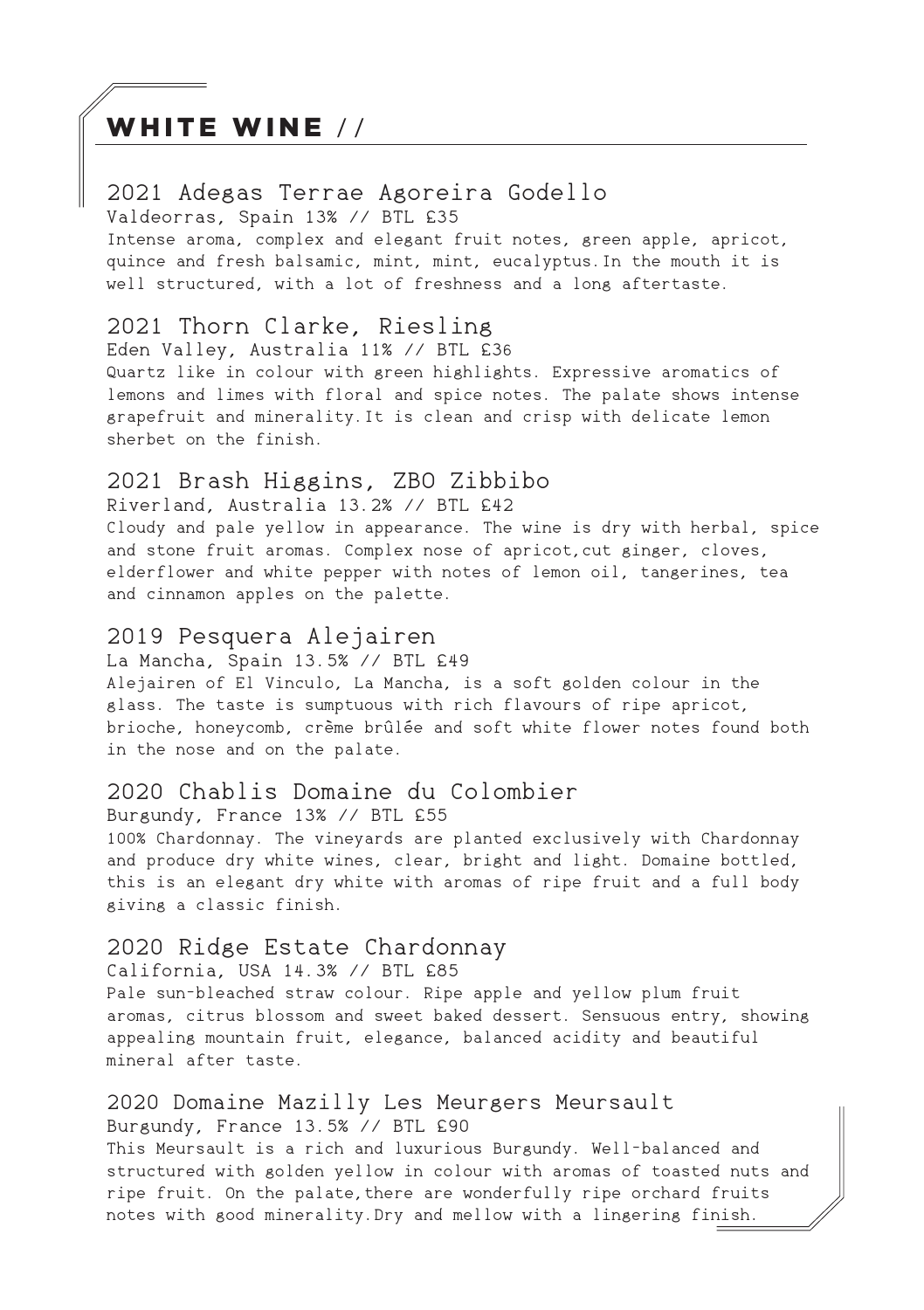## RED WINE //

2021 Les Foncanelles, Merlot Pays d`Oc, France 13% // 175ML £5.75 // BTL £22 This Merlot is fruity and intense. Plum, blackberry and blackcurrant notes mingle with vanilla hints.

2021 Familia Gascon, Malbec Mendoza, Argentina 13.5% // 175ML £6.5 // BTL £26 A fruit forward Malbec with aromas of fresh plums, blueberries and cherries.It is subtle contact with oak delivers notes of vanilla and cocoa.

2015 Conde Valdemar, Rioja Reserva Rioja, Spain 13.5% // 175ML £8.35 // BTL £33 Bodegas Valdemar is a family company whose roots date back to 1889 and whose Riojas have long been a reference point for the DO. Excellent, rounded structure on the palate.

#### 2017 Thorn-Clarke, Shiraz

Barossa, Australia 14.5% // 175ML £8.5 // BTL £34 This Barossa Shiraz has an intense red colour with vivid purple hues. Red fruits on the nose, with subtle hints of French oak. On the palate, well balanced tannins with flavours of black cherries, plums and mulberries.

2019 Bodega Escorihuela Gascón Gran Reserva Malbec Mendoza, Argentina 13.5% // 175ML £8.85 // BTL £36 Deep violet red with purple hues. Fruity nose that delivers notes of fresh red fruits such as plums and berries, violets and smoky aromas.A juicy red in the palate with sharp fruit flavours. Dry, rich and fresh approach. Round and sweet tannins with nice long finish.

#### 2020 Scott Base, Pinot Noir

Central Otago, New Zealand 13% // 175ML £9 // BTL £37 The Scott Base Pinot Noir is carefully picked and whole berry fermented. The palate is full of primary fruits and finishes with smooth tannins and oak sweetness.

2016 Marques De Caceres Gaudium Reserva Especial Rioja, Spain 13% // 175ML £19.5 // BTL £69 Gaudium is undoubtedly Marques de Caceres premium wine. Made from Tempranillo grapes with a small percentage of Graciano, delicious and fleshy in the mouth with balsamic notes, black cherries and exquisite toasted sensations with a powerful, balanced structure and pleasant tannins that reveal a superb fullness. A Rioja of the highest quality.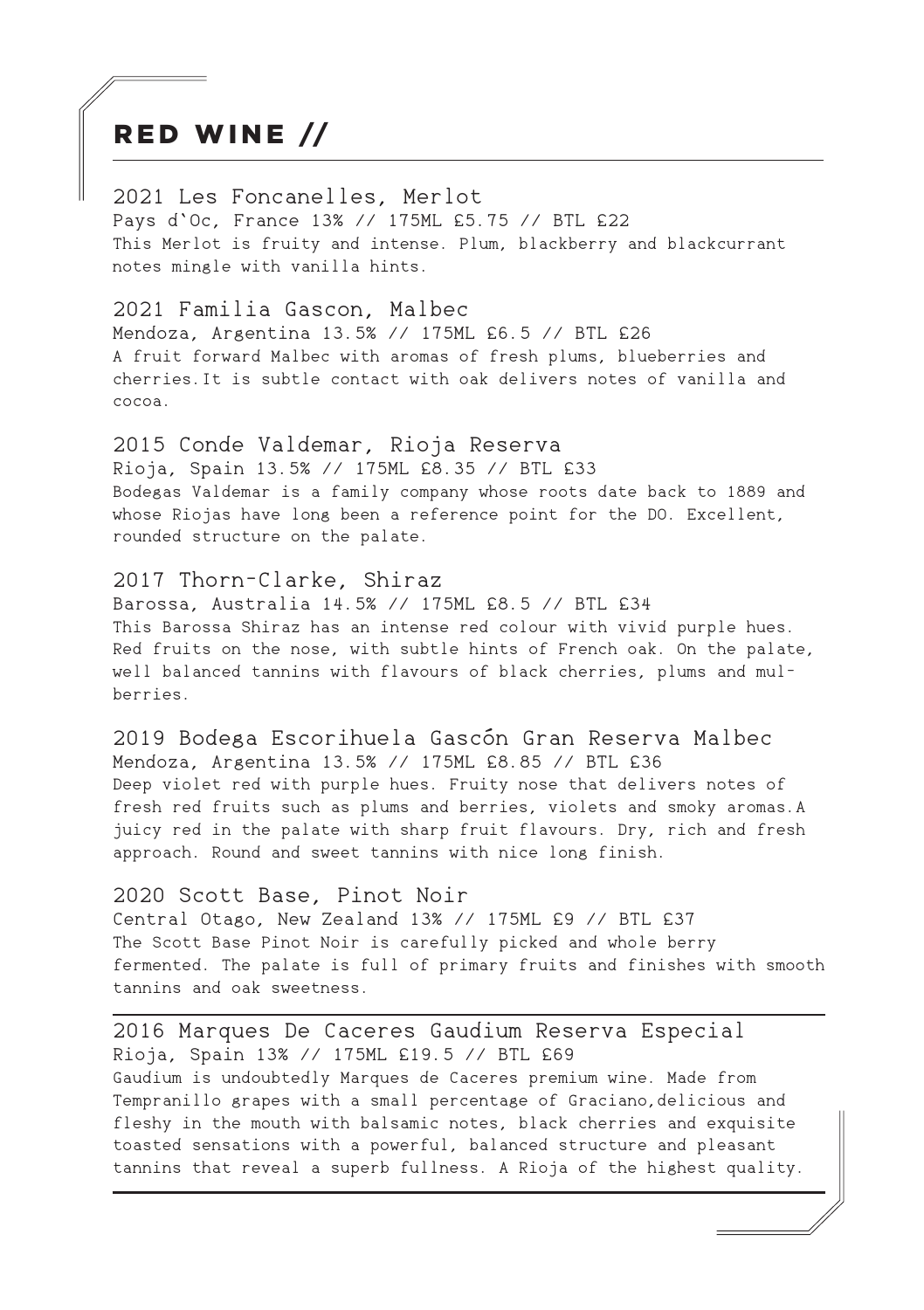## BIG REDS / /

2018 Roxton, Malbec, Petit Verdot, Shiraz Stellenbosch, South Africa 14% // BTL £38 The perfect blend of hand-harvested Petit Verdot, contribute to the muscular structure of this blend with Shiraz, adding distinctive flavour and spice and Malbec bringing bright berry fruit into the mix.

#### 2020 Norton Altura, Cabernet Franc

Mendoza, Argentina 14.5% // BTL £39

A bright, intense Cabernet Franc, marrying ripe yet fresh berry flavours with herbaceous and minty notes. A fresh acidity lifts the palate and notes of spice and smoke add complexity to the finish.

#### 2015 Cahors Malbec Authentique

Cahors, France 13% // BTL £40

From the spiritual home of Malbec, a superb expression of old vine Malbec matured in barrel for two years. Black cherry, fig & menthol aromas combine effortlessly with dark berry fruit flavours, fully ripe tannins and hints of mint & vanilla.

#### 2017 Torres Purgatori

Costers del Segre, Spain 14.5% // BTL £44 A blend of Cariñena, Garnacha Tinta and Syrah. Ripe blueberry aromas, notes of smokey roasted coffee and dried plums. Elegant with very fine, fragrant tannins. Persistent, intense and potent, yet subtle too.

#### 2019 Grapillon D'or, Gigondas

Cote du Rhone, France 15% //BTL £47 A brilliant deep ruby red colour with intense aromas of red fruits, pepper, spice and liquorice. It's a full bodied and powerful wine, well balanced with a very long finish. Very rich and elegant and a must for Rhone fans.

#### 2017 Domaine of the Bee, Grenache

Languedoc-Roussillon, France 13% //BTL £49 Enormously concentrated and intense, with mouth watering black fruit flavours and gorgeously ripe, rounded tannins. As the initial charm of the fruit subsides there is a great deal of slatey minerality that powers through to a huge finish.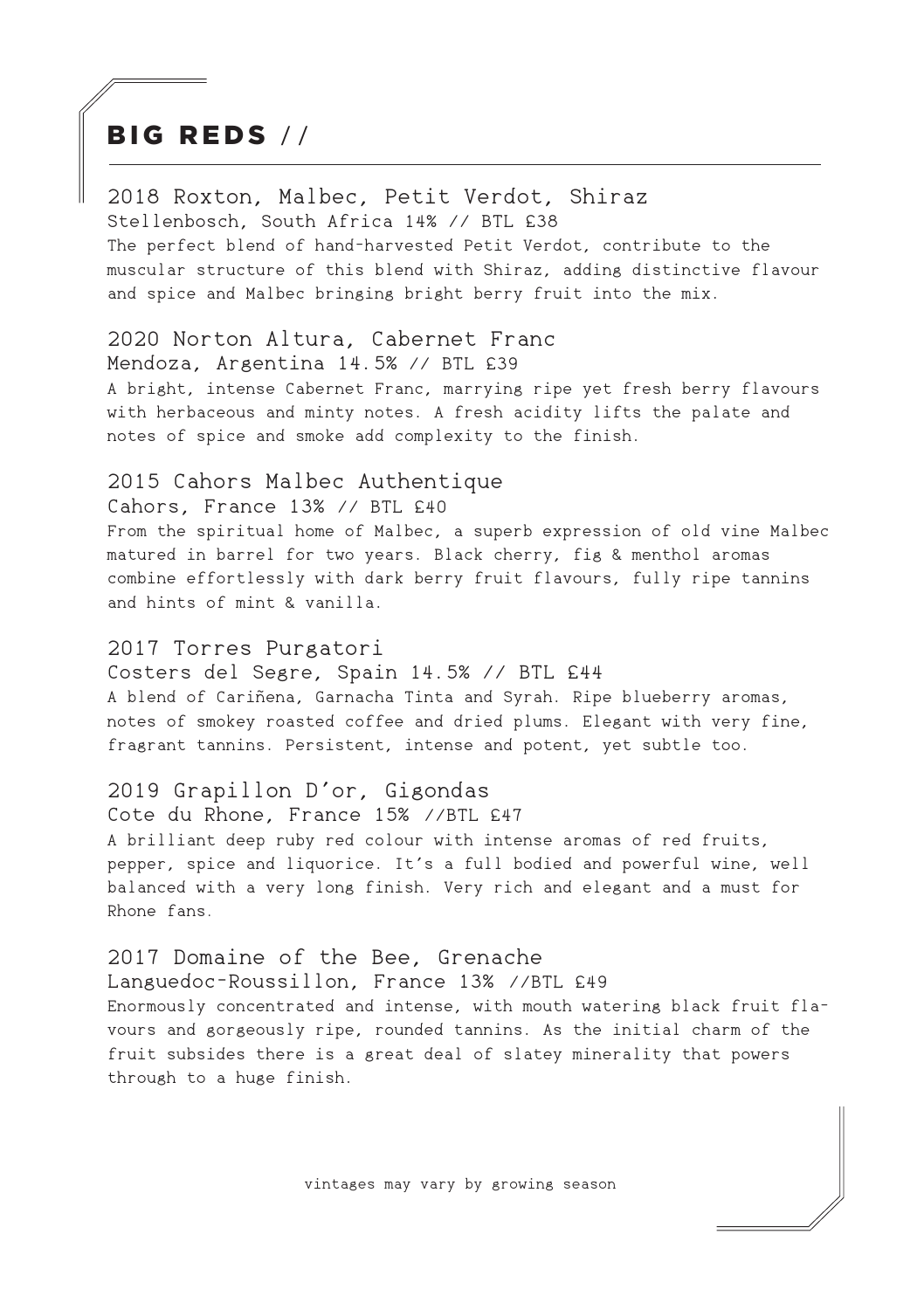## BIG REDS / /

#### 2015 Chateau Bernadotte

Bordeaux, France 13% //BTL £49

Black cherry and raspberry fruit on the nose with dried leaf and graphite notes lending complexity. This is well defined and displays good vigour. The palate is medium-bodied with fine tannins, supple in the mouth with clean, fresh and minerally red fruit.

#### 2018 Malma Universo, Malbec

Patagonia, Argentina 14.5% // BTL £51

Bodegas Malma believe that the vastness of Patagonia describes a boundless universe. This delightful winery, 60km North of Neuquén in the beautiful valleys of Welsh-occupied Patagonia, aims to bottle the 'silence, colour and mystery' of the landscape. Aromas of ripe plums and violets. Intense fruit, cedar, allspice, vanilla and caramel on the palate. Aged for 15 months in French oak. Elegant, structured with a long finish.

#### 2018 MEG Escorihuela Gascon Malbec, Cabernet Sauvignon Mendoza, Argentina 14.5% // BTL £59

Matías Ciciani Soler knows how to bring out the character of the grapes from El Cepillo (southern Uco). A red blend of Malbec and Cabernet Sauvignon. Elegantly complex with vibrant red fruits, the mineral personality of the terroir and well-integrated oaky aromas.

#### 2016 Pomerol, Promesse du Chateau Franc Maillet Bordeaux, France 13.5% //BTL £65

Well-rounded wine, with fine dark ruby colour. The 2016 Pomerol from Chateau Franc Maillet has a respectable bouquet with clean and crisp black fruit, laced with truffle. Great balance with a nice liquorice finish.

#### 2016 Marques De Caceres Gaudium Reserva Especial Rioja, Spain 13% // BTL £69

Gaudium is undoubtedly Marques de Caceres premium wine. Made from Tempranillo grapes with a small percentage of Graciano, delicious and fleshy in the mouth of balsamic notes, black cherries and exquisite toasted sensations with a powerful, balanced structure and pleasant tannins that reveal a superb fullness. A Rioja of the highest quality and character that captivates the senses and comes through lively on tasting.

#### 2019 Domaine Droughin, Pinot Noir

#### Oregon, USA 14% //BTL £70

The 2018 Dundee Hills is complex and structured, a beautiful combination of flavour, intensity and backbone. Subtle notes of rose petal, raspberry and dark cherries leadinto layered flavours of sour cherries, cranberry, black tea and plum.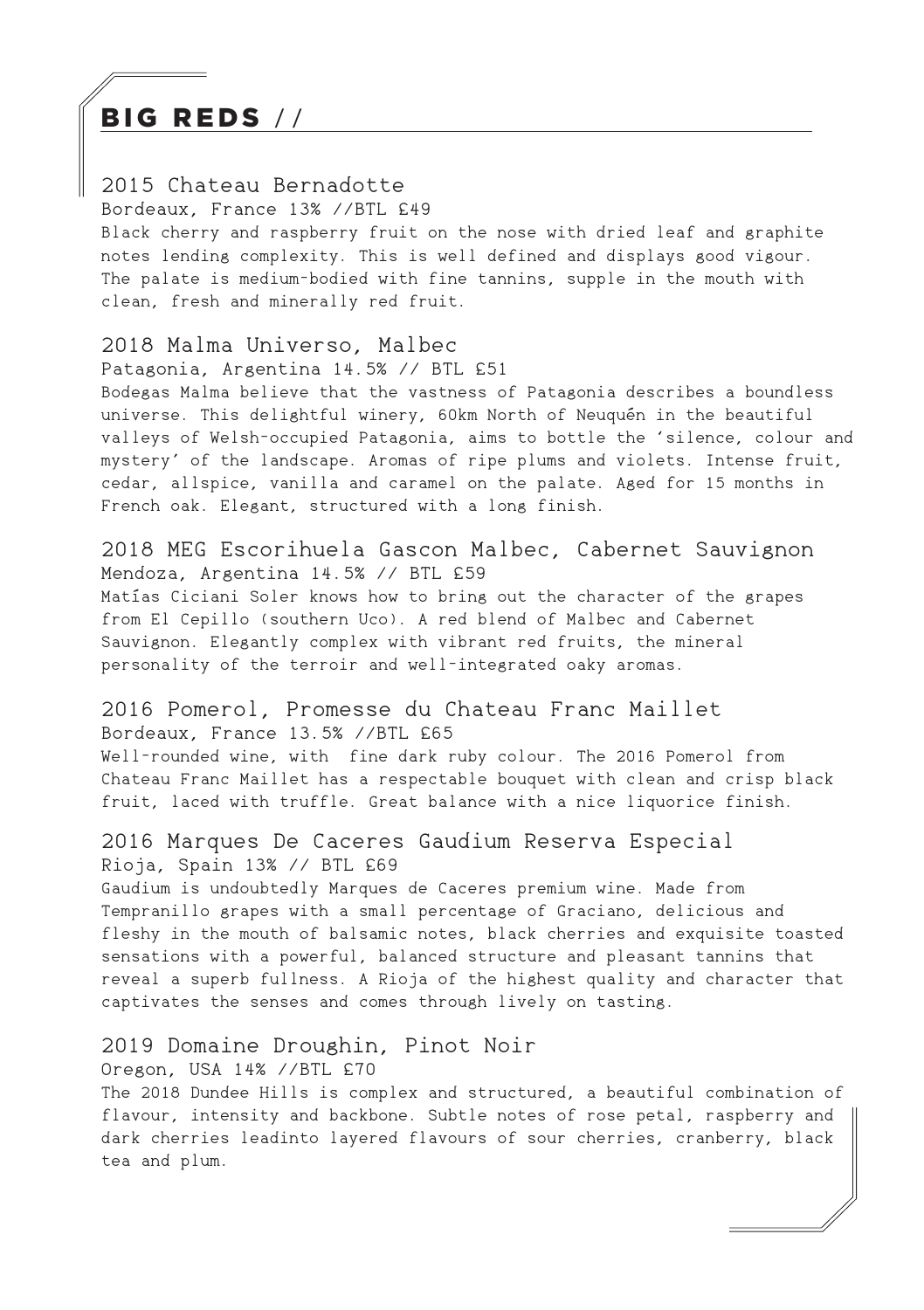## RED WINE // MAGNUMS

2014 Pesquera Crianza, Tempranillo Ribera del Duero, Spain 14.5% // BTL 1.5L £90 Soft aromas of black fruits and sweet liquorice spice and hints of cocoa and fruit notes. On the palate the well balanced oak and fruit. A persistent finish and silky tannins highlight the quality of this  $wine$ 

2019 MEG Escorihuela Gascon Malbec, Cabernet Sauvignon Mendoza, Argentina 14.5% // BTL 1.5L £118 A red blend of Malbec and Cabernet Sauvignon, elegantly complex with vibrant red fruits, Elegantly complex with vibrant red fruits, the mineral personality of the terroir and well-integrated oaky aromas.

2016 Marques De Caceres Gaudium Reserva Especial Rioja, Spain 13% // BTL £140 Delicious and fleshy in the mouth with balsamic notes, black cherries with a powerful, balanced structure with pleasant tannins that reveal a superb fullness. A Rioja of the highest quality.

2017 Brunello di Montalcino, Pian delle vigne Tuscany, Italy 14.5% // BTL 1.5L £170 Brunello di Montalcino is one of Italy's most famous and prestigious wines. In Tuscany. Made exclusively from Sangiovese Grosso grape grown on the slopes around Montalcino. The wine is typically garnet in color with aromas of red and black fruit with underlying vanilla and spice, and perhaps a hint of earthiness.

### ROSE/ /

Rose d'Anjou "La Jaglerie", Marcel Martin, Loire, France 12% // 175ml £5.25 // BTL £21 A medium-dry rose made with Cabernet Franc. Light pink rose with pronounced aromas of red fruit and delicate floral notes.

#### Domaine Coste Rosé, NV

Langedoc, France 12.5% // 175ml £6.5 // BTL £26 Palish pink in colour, with a plump, dry palate and flavours of strawberry and blackberry. Fresh and round with good length.

#### 2021 Château Minuty, Rose et Or

Côtes de Provence, France 12.5% // BTL £42 // MAGNUM £80 A blend of selected, hand-picked Grenache and Tibouren grapes, made from only the free-run juice. Wonderfully pale in colour, this rose displays notes of citrus fruit and white flowers to the nose with an exceptional freshness and finesse, offering notes of pink grapefruit.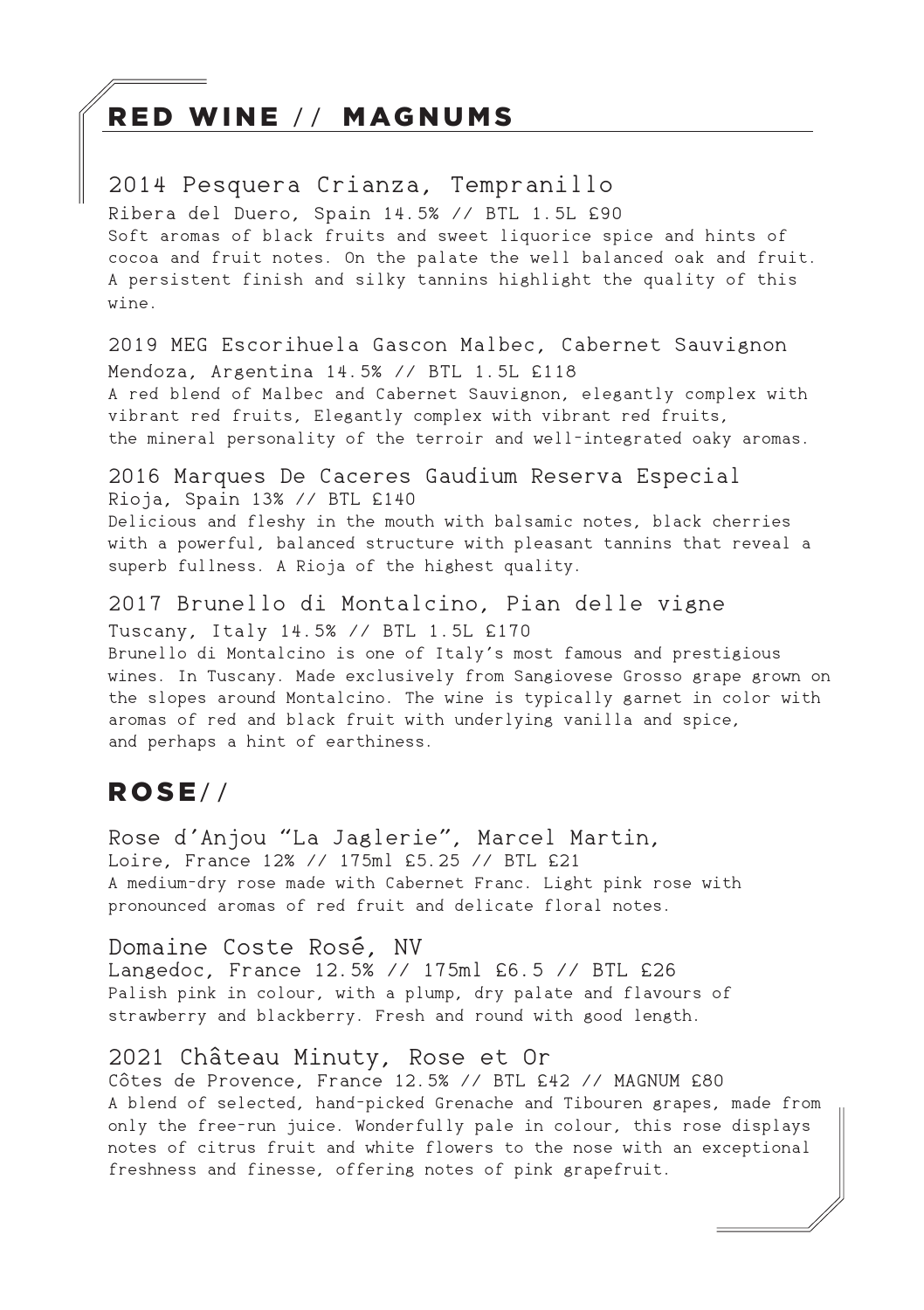### RARE & ICONIC WINE //

#### BURGUNDY, FRANCE

- 1. SAVIGNY-LÈS-BEAUNE, TOLLOT-BEAUT 2018 // £85
- 2. NUITS-ST-GEORGES VIEILLES VIGNES, ALAIN MICHELOT 2018 // £87
- 3. VOLNAY 1ER CRU CLOS DES CHÊNES, XAVIER MONNOT 2017 // £95
- 4. GEVREY-CHAMBERTIN, HUBERT LIGNIER 2018 // £125
- 5. CHAMBOLLE-MUSIGNY, PERROT-MINOT 2017 // £160
- 6. CLOS DE VOUGEOT GRAND CRU, LUCIEN LE MOINE 2019 // £310
- 7. CLOS DE VOUGEOT GRAND CRU, LUCIEN LE MOINE 2013 // £370

#### BORDEAUX, FRANCE

- 8. CHÂTEAU KIRWAN, MARGAUX 2017 // £95
- 9. CHÂTEAU BATAILLEY, PAUILLAC 2015 // £105
- 10.CHÂTEAU GRAND-PUY-LACOSTE, PAUILLAC 2017 // £108

### CÔTES DU RHONE, FRANCE

- 11. HERMITAGE LES MIAUX ROUGE, FERRATON 2019 // £90
- 12. CHÂTEAUNEUF-DU-PAPE OMNIA, R&M SAOUMA 2018 // £112
- 13. CHÂTEAUNEUF-DU-PAPE OMNIA, R&M SAOUMA 2016 // £145
- 14. CHÂTEAUNEUF-DU-PAPE ARIOSO, R&M SAOUMA 2017 // £175

vintages may vary by growing season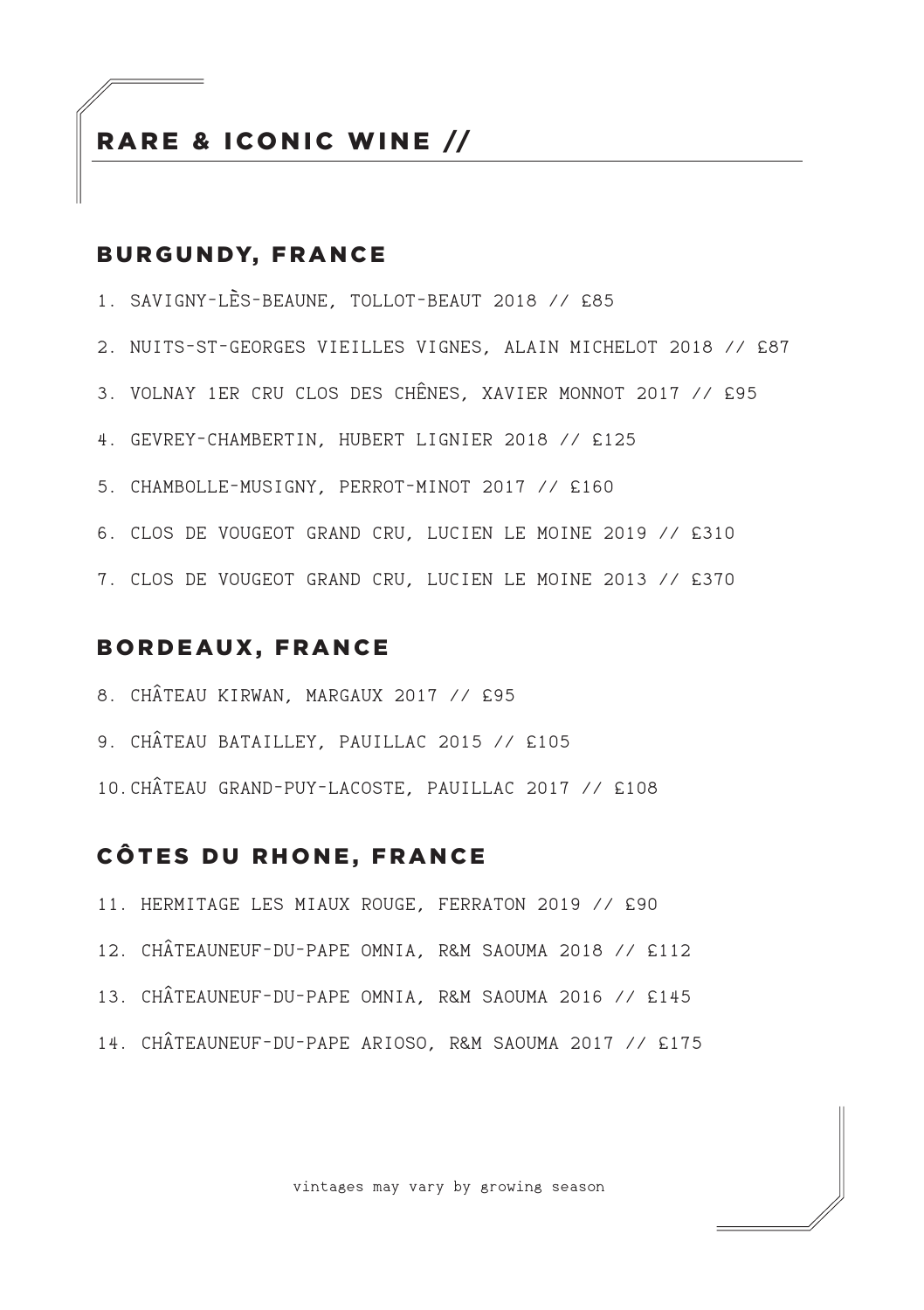### RARE & ICONIC WINE //

#### ITALY

- 15. BRUNELLO DI MONTALCINO, POGGIO ANTICO 2009 // £90
- 16. BOCCA DI LUPO, TORMARESCA, PUGLIA 2018 // £108
- 17. AMARONE DELLA VALPOLICELLA, VAIO ARMARON MASSI 2015 // £105
- 18. BAROLO BUSSIA, PRUNOTTO 2017 // £98
- 19. SAN LEONARDO TENUTA, SAN LEONARDO 2016 // £100
- 20. ANTINORI TIGNANELLO 2018 // £180
- 21. SASSICAIA 2017 // £350
- 22. SASSICAIA 2011 // £390

#### SPAIN

- 23. LA RIOJA ALTA GRAN RESERVA 904 2011 // £120
- 24. VEGA SICILIA ALION 2018 // £130
- 25. VEGA SICILIA, UNICO 2012 // £380

#### AUSTRALIA

- 26. PENFOLDS BIN 389, CABERNET SHIRAZ 2018 // £90
- 27. PENFOLDS GRANGE, SHIRAZ 2014 // £550

#### CALIFORNIA

- 28. RADIO-COTEAU TERRA NEUMA VINEYARD, PINOT NOIR, SONOMA COAST 2018 // £135
- 29. COBB, PINOT NOIR 2012 // £135
- 30. JOSEPH PHELPS, INSIGNIA 2016 // £290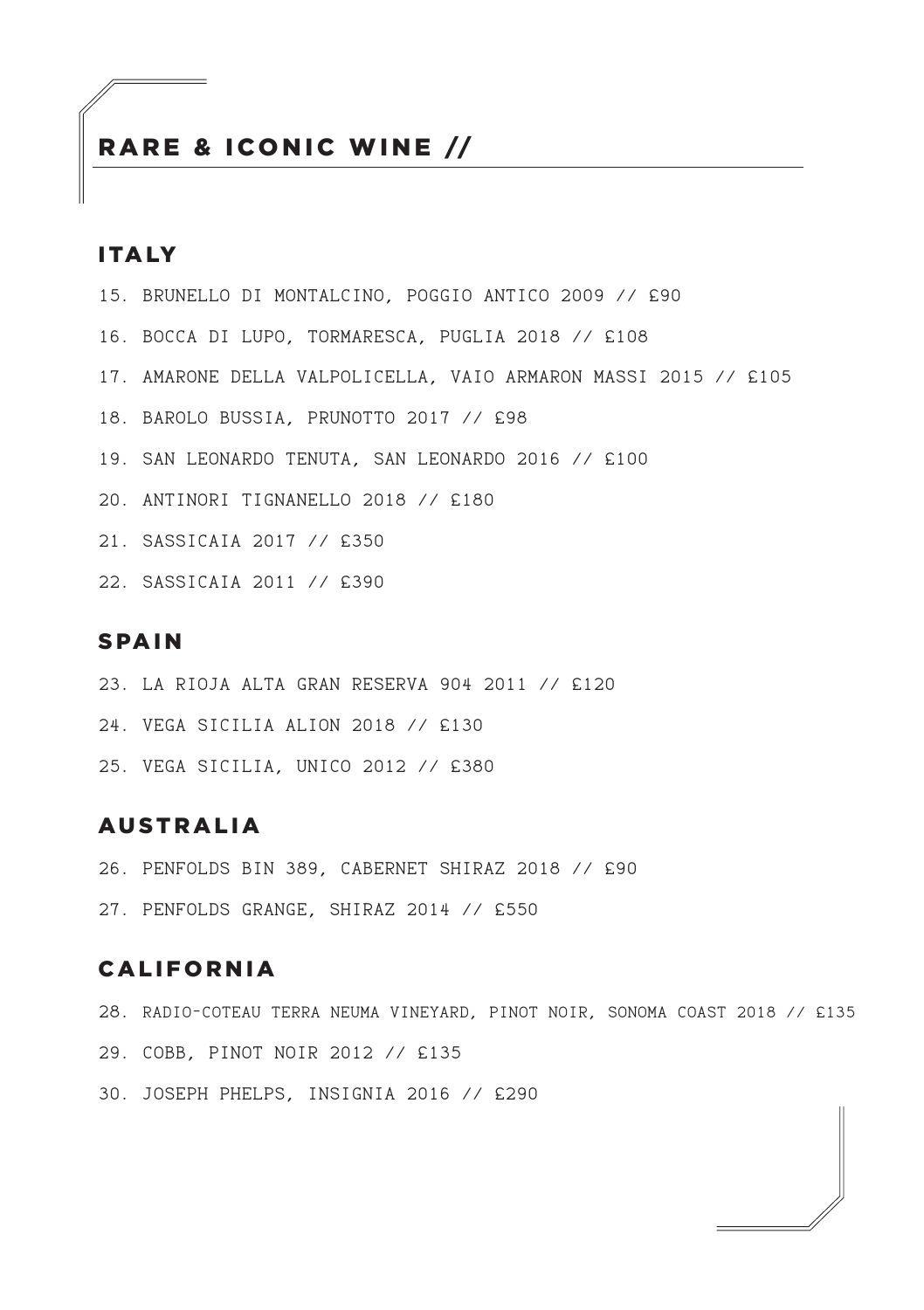# DRAUGHT / /

# TINY REBEL//

CLWB TROPICA // ABV 5.5% // £5.5 Clwb Tropica is packed full of American hops, amplified by peach, passion fruit, pineapple and mango flavours!

EASY LIVING // ABV 4.3% // £5.5 Wind down with the smell of citrus, a tropical taste and perfectly smooth finish.

CALI PALE ALE // ABV 5% // £5.5 Juicy Pale Ale plays on classic tropical fruit and pine flavours.

## LOST AND GROUNDED //

KELLER PILS // ABV 4.8% // £5.5

Pilsner malt combined with three traditional hop varieties Magnum, Perle and Hallertauer Mittelfruh to produce a clean, unfiltered, Hop Bitter Lager Beer.Unfiltered and vegan friendly pilsner.

#### HELLES LAGER // ABV 4.4% // £5.5

Helles exemplifies everything they aim to achieve as lager brewers. Rolling hills, open fields and happy times with friends. Helles use the same pilsner malt blend as Keller Pils, and gently hopped with Magnum, Perle and Tettnang. A soft, bready, floral, hopped lager

## THATCHERS //

#### RASCAL // ABV 4.5% // £5.25

Rascal's full-bodied character comes from our choice of bittersweet apples, including Somerset Redstreak, to add peppery notes and Tremlett's, for its flavour and tannins.

#### ROSE // ABV 4% // £5.5

Thatchers Rosé is made with a blend of naturally sweet, rosy-red dessert apples including Cripps Pink, Fuji and Gala to create a deliciously sparkling cider bursting with fruity apple flavours.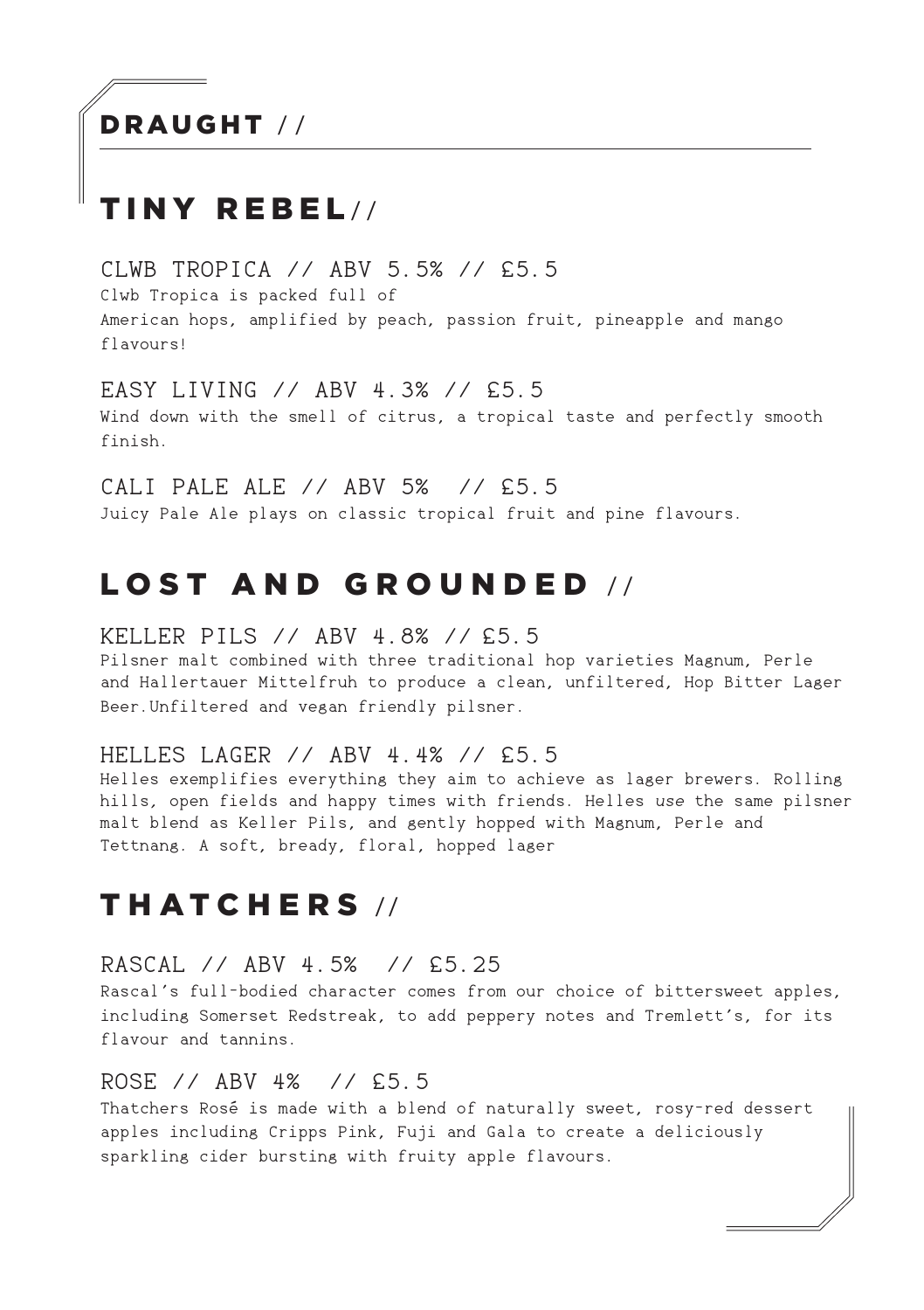## BOTTLED BEERS/ /

Tiny Rebel - Key lime lager // ABV 4.8% // £4.5 CAN Citrus golden lager

Tiny Rebel - Shake down // ABV 4.5% // £4.5 CAN Mango vermont ipa

Tiny Rebel - Stay Puft // ABV 5.2% // £4.5 CAN Toasted marshmallow porter

Tiny Rebel - Guest IPA can // £4.5 CAN Ask your server

Peroni Nastro Azzuro // ABV 5.1% // £4.5 BOTTLE Lager

Peroni GLUTEN FREE // ABV 5.1% // £4.5 BOTTLE Gluten free lager

Camden Pale Ale // ABV 4% // £4.5 BOTTLE Pale ale

## NON ALCOHOLIC BEERS & CIDER / /

Thatchers Zero // ABV 0.0% // £4.5 BOTTLE Alcohol free cider

Tiny Rebel Clwb Tropica-NA // ABV 0.5% // £4.5 CAN Low-alcholic IPA

Lucky Saint // ABV 0.5% // £4.5 BOTTLE Low-alcoholic lager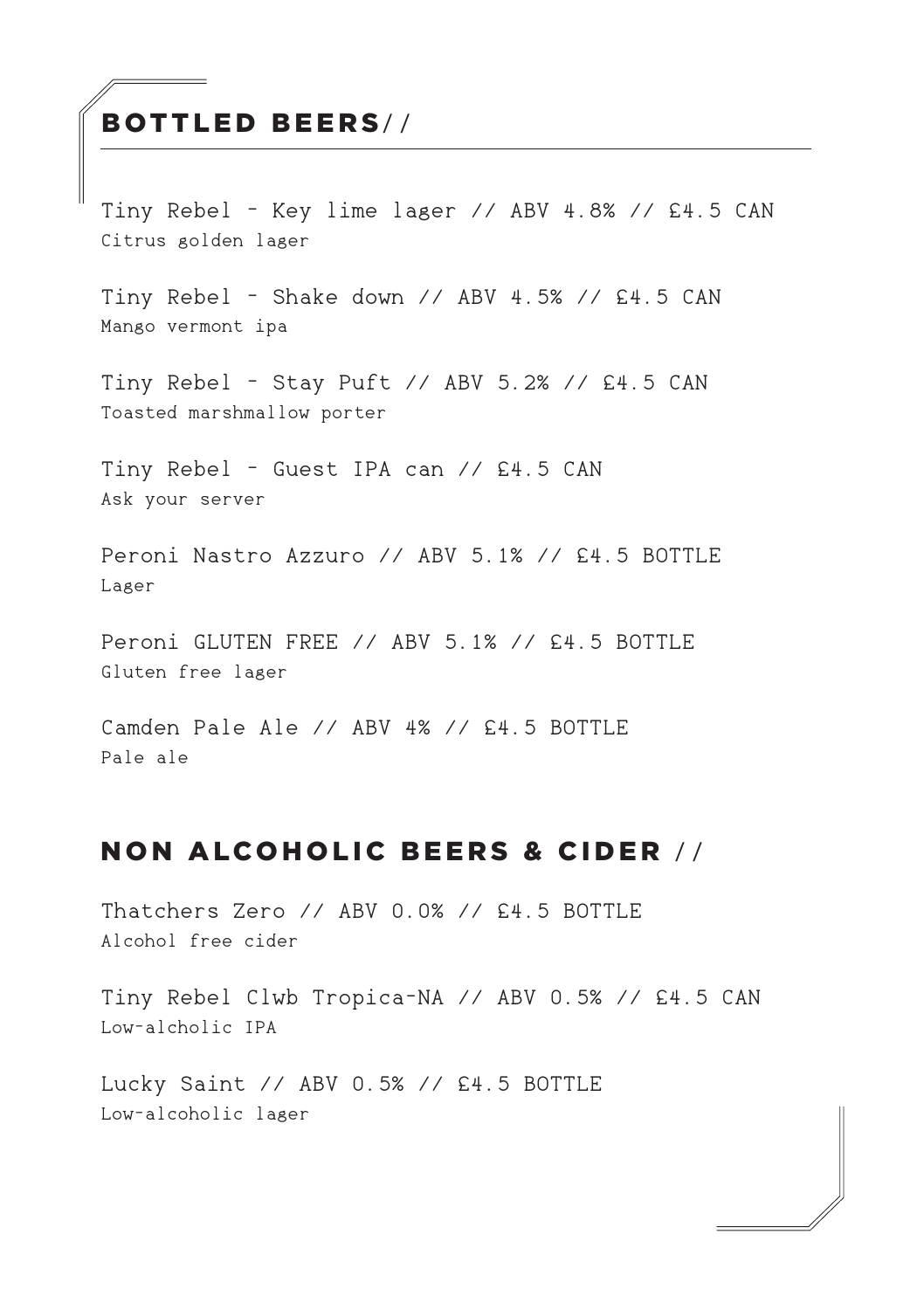SPIRITS/ / All house spirits served as 50ml, 25ml available

## VO D K A //

Brecon 5 // £7.5 Ramsbury // £8 Chase // £8.5 Chase orange marmalade // £9 Chase rhubarb //£9 Reyka // £9

## G I N //

Hensol Castle Welsh Dry // £7.5 Hensol Castle wild strawberry and hibiscus // £7.5 Aviation // £9 Bloom jasmine and rose // £8 Boe passionfruit // £8.5 Botanist // £10 Brecon botanicals // £8 Martin Miller's // £8 Chase GB // £8.5 Chase aged sloe and mulberry // £8.5 Chase pink grapefruit & pomelo // £8.5 Chase rhubarb & bramley apple // £8.5 Chase seville marmalade// £9 Tarquins // £8 Tarquins rhubarb & raspberry // £9.5 Tarquins strawberry and lime // £9.5 Ramsbury gin // 8 Rock Rose // £9 Rock Rose grapefruit old Tom // £10 Silent Pool // £10 Monkey 47 // £12

### C O G N AC //

Frapin VSOP // £8.5 Frapin XO // £13 Martell Cordon Bleu // £15 Maxime Trijol XO // £15 Remy Martin 1738 // £10 Remy Martin XO // £20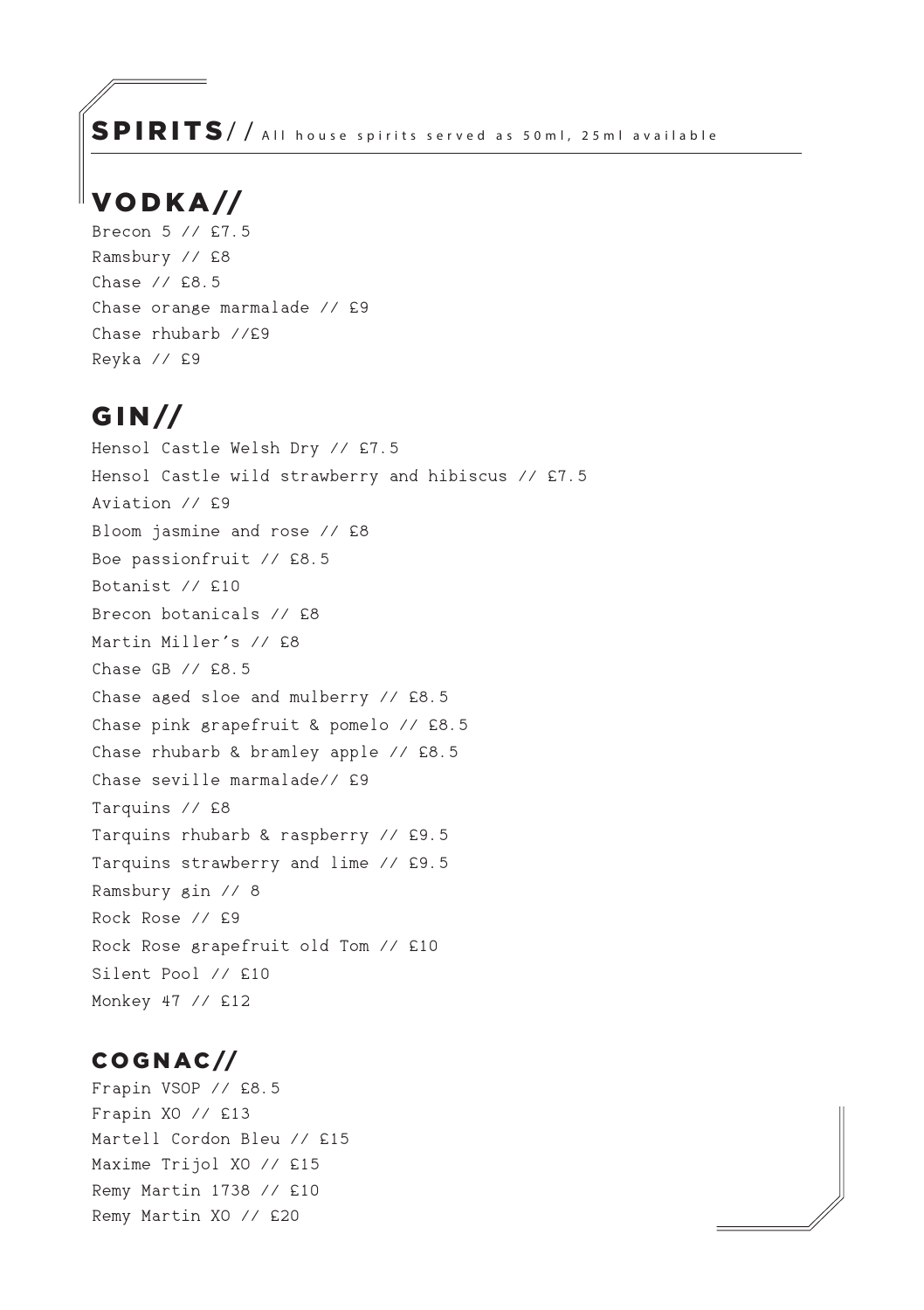### SPIRITS// All house spirits served as 50ml, 25ml available

## AG AV E //

Cazcabel coffee // £7.5 Cazcabel honey //£7.5 Cazcabel blanco //£7.5 Calle 23 blanco // £8.5 Calle 23 reposado // £9 Don Julio Blanco //£9 Don Julio reposado //9.5 Don Julio anejo // £10 Papadiablo aspadin mezcal // £10

## R U M //

Plantation 3 stars white // £7.5 Plantation Original dark // £8.5 Plantation 5 yo // £9 Plantation Pineapple Stiggin's fancy // £9 Plantation Fiji // £9.5 Aluna coconut // £8 Appleton Estate signature blend // £8 Appleton Estate 8 yr //£9 Black Magic spiced // £8.5 Cut spiced // £8 Siddiqui brown // £8 Goslings black seal // £8.5 El Dorado 12yo // £9.5 Diplomatico reserva exclusiva // £9.5 Plantation XO // £10 Ron Zacapa 23yo // £10 Ron Zacapa X.O. // £13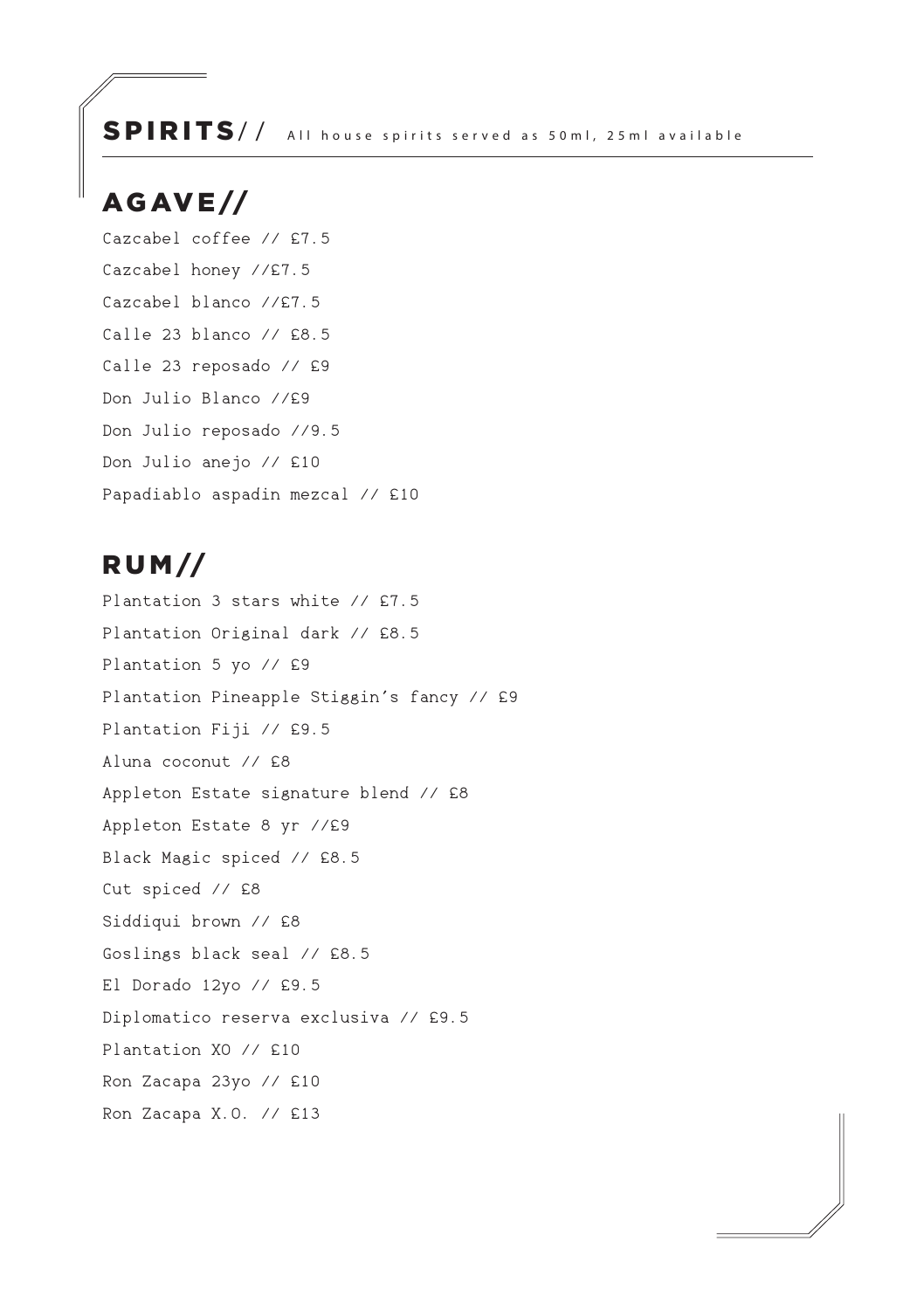WHISK(E)Y// All house spirits served as 50ml, 25ml available

### WALES//

Penderyn Madeira // £8 Penderyn Peated // £9 Penderyn Portwood // £12 Penderyn Sherrywood // £10

#### HIGHLAND//

Dalwhinnie 15yo // £8.5 Glenmorangie Lasanta // £11 Glendronach 18yo // £16 Oban 14yo // £9

#### SPEYSIDE//

Monkey Shoulder // £7.5 Balvenie 12yo Double wood // £10 Balvenie 14yo Caribbean cask // £12 Glenfiddich 12yo // £9 Glenfiddich IPA // £10 Glenfiddich 15yo // £11 Glenfiddich 21yo // £20

### I S L AY//

Ardbeg 10yo // £11 Laphroaig 10yo // £9 Lagavulin 16yo // £14 Talisker 10yo // £9.5

#### I R E L A N D//

Dubliner // £7.5 Red Breast 12yo // £10 The Dead Rabbit // £11 Teeling // £9

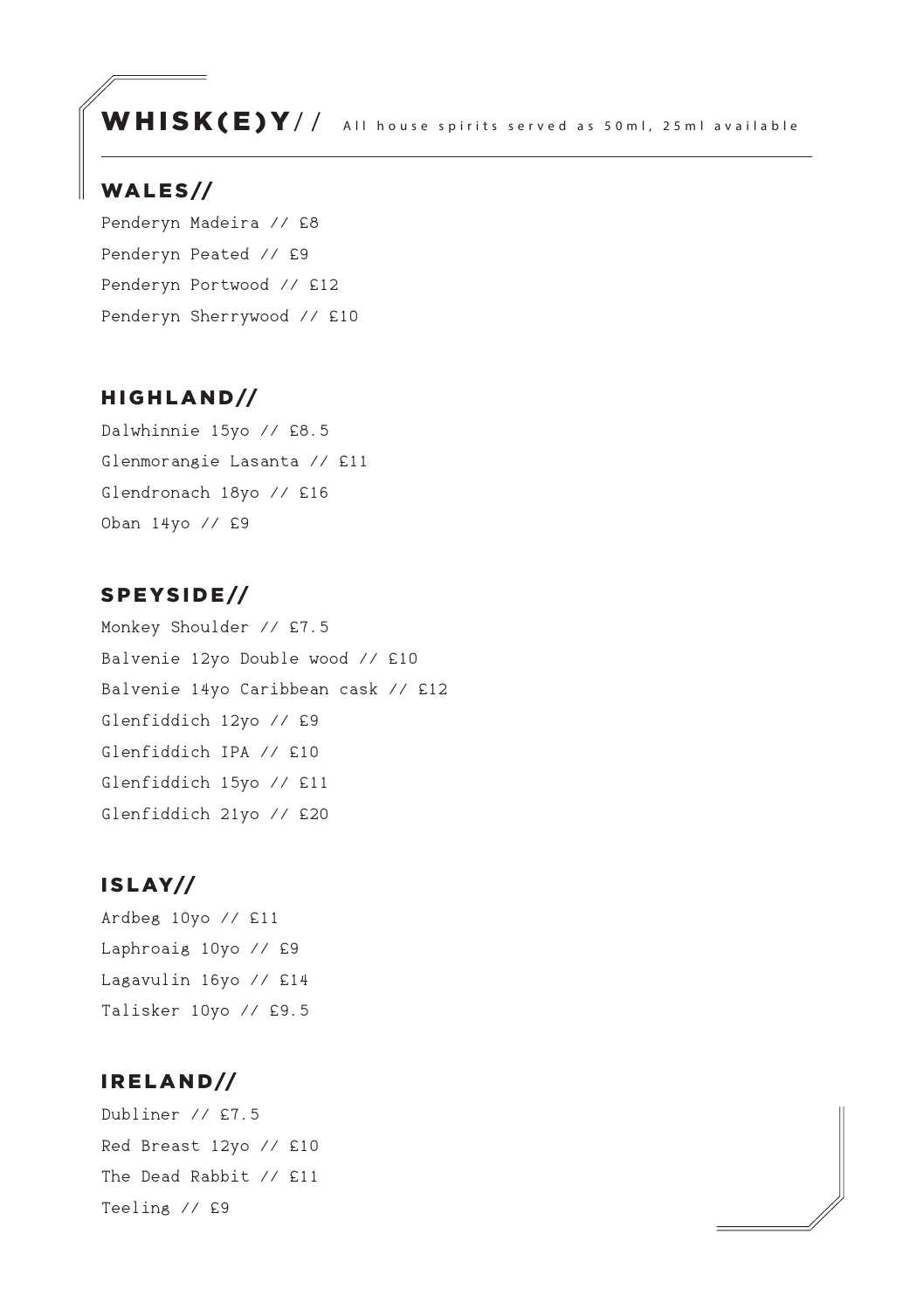WHISK(E)Y// All house spirits served as 50ml, 25ml available

### A MERICAN WHISKEY//

Evan Williams extra aged // £7.5 Elijah Craig small batch // £9 Elijah Craig 18yo // £30 Eagle Rare 10yo // £9 Larceny 1870 // £9 Maker's Mark // £8 Mellow Corn // £8 Old Forester Statesman // £12 Rittenhouse rye // £9 Wild Turkey Longbranch // £11

## AUSTRALIAN WHISKEY //

Starward Left-field // £9

### JA PA N //

Miyagiko Single malt // £12 Nikka Coffey grain // £10 Nikka From the barrel // £9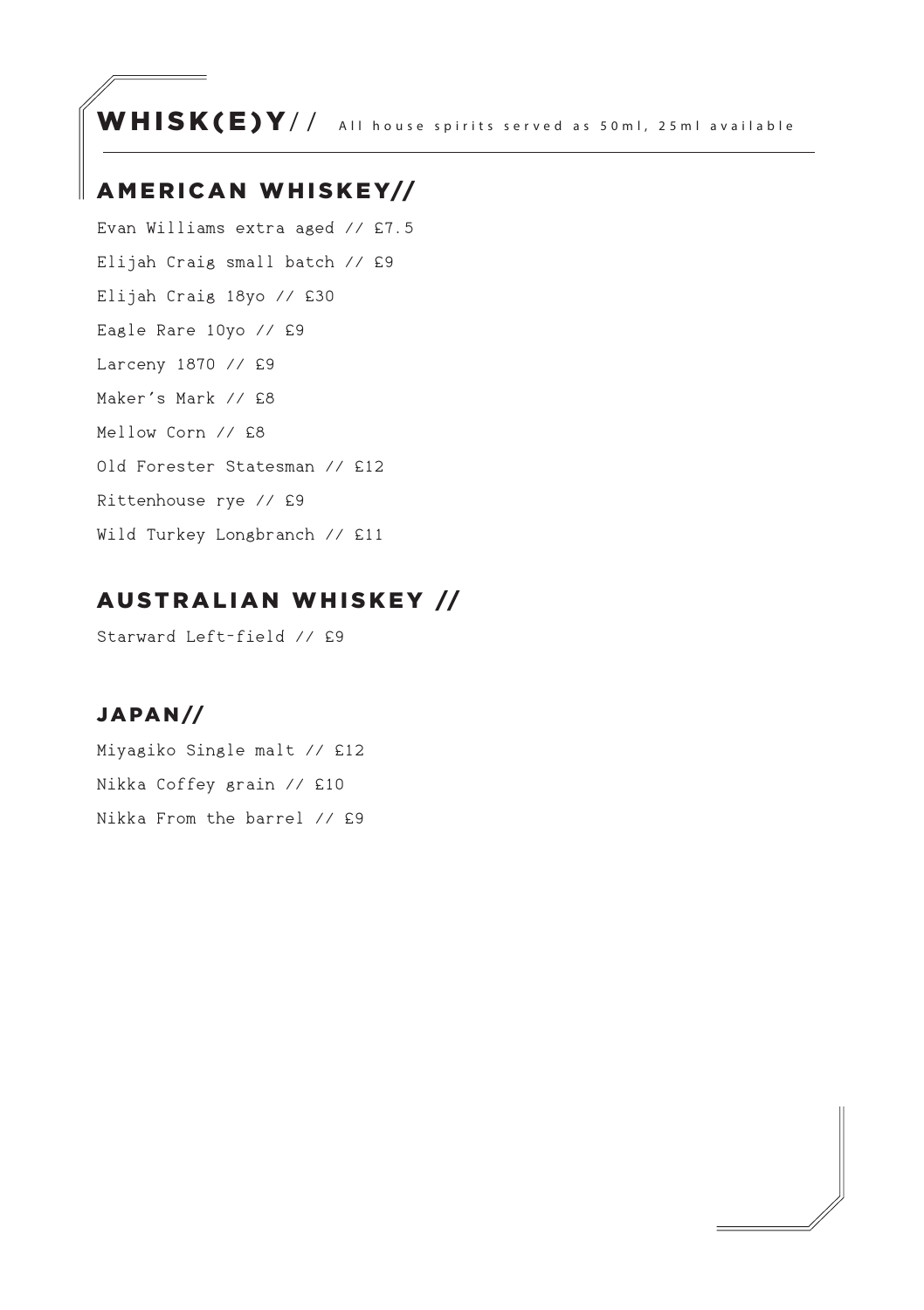# TEA & COFFEE //

### CLIFTON COFFEE/

Espresso // £2.5 Cappucino // £2.75 Flat white // £2.75 Americano // £2.5 Latte // £2.75 Hot Chocolate // £2.75

### CANTON TEA/

Breakfast tea // £2.5 Wild Chai // £2.5 Triple mint // £2.5 Jade Tips // £2.5 Rooibos // £2.5 Ginger & Lemongrass // £2.5 Berry & Hibiscus // £2.5 Earl Grey // £2.5